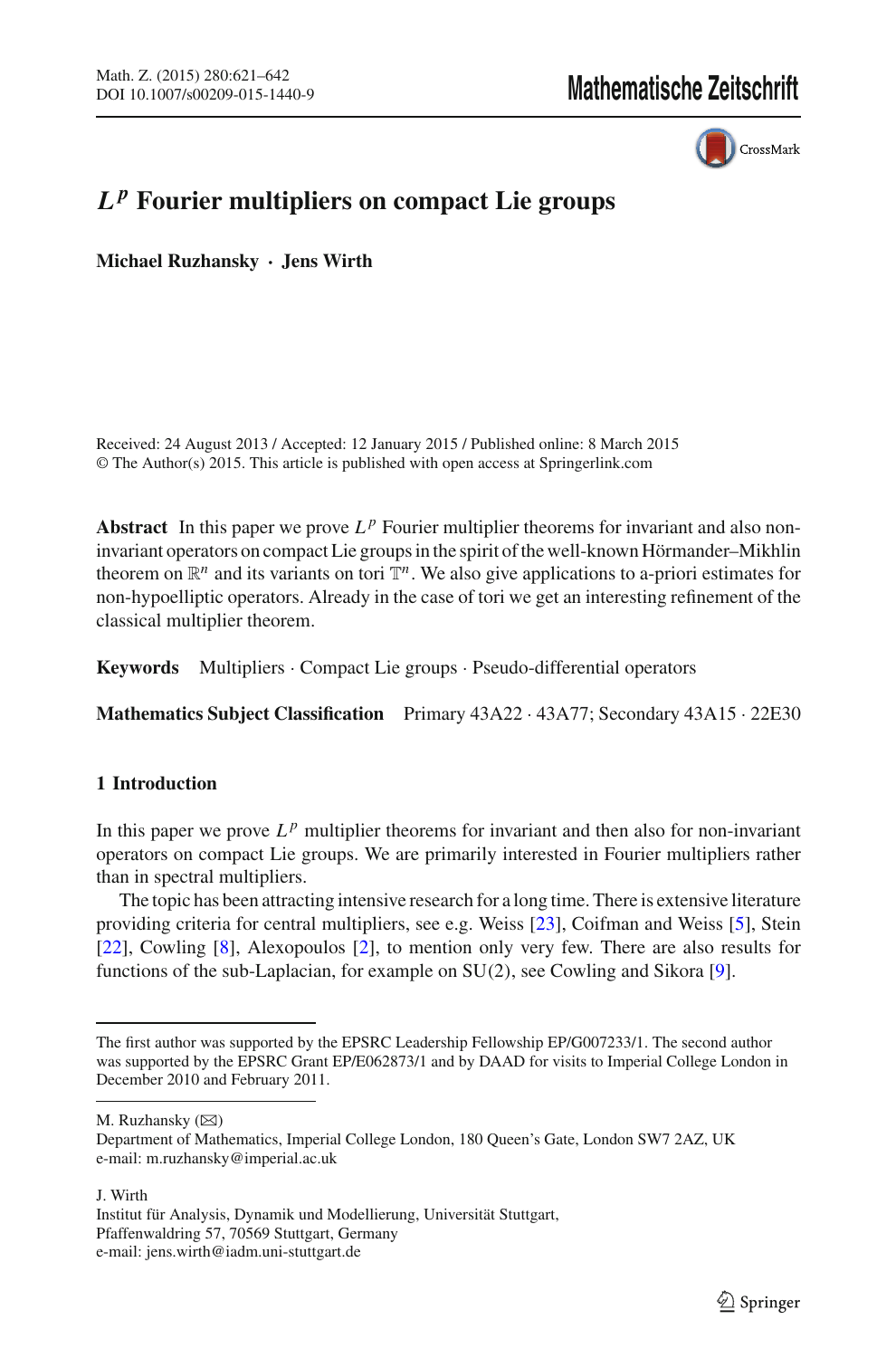The topic of the  $L^p$ -bounded multipliers has been extensively researched on symmetric spaces of noncompact type for multipliers corresponding to convolutions with distributions which are bi-invariant with respect to the subgroup, see e.g. Anker [\[3](#page-20-4)] and references therein. However, general results on compact Lie groups are surprisingly elusive. For the case of the group SU(2) a characterisation for operators leading to Calderon–Zygmund kernels in terms of certain symbols was given by Coifman and Weiss in [\[5\]](#page-20-0) based on a criterion for Calderon– Zygmund operators from [\[4\]](#page-20-5) (see also [\[6\]](#page-20-6)). The proofs and formulations, however, rely on explicit formulae for representations and for the Clebsch–Gordan coefficients available on SU(2) and are not extendable to other groups. In general, in the case when we do not deal with functions of a fixed operator, it is even unclear in which terms to formulate criteria for the  $L^p$ -boundedness.

In this paper we prove a general result for arbitrary compact Lie groups *G*. This becomes possible based on the tools initiated and developed by the first author and Turunen in [\[17\]](#page-20-7) and [\[15\]](#page-20-8), in particular the development of the matrix valued symbols and the corresponding quantization relating operators and their symbolic calculus with the representation theory of the group. In view of the results in [\[17](#page-20-7)[,18\]](#page-20-9), pseudo-differential operators in Hörmander classes  $\Psi^{m}(G)$  can be characterised in terms of decay conditions imposed on the matrix valued symbols using natural difference operators acting on the unitary dual *G* . From this point of view Theorem [2.1](#page-4-0) provides a Mikhlin type multiplier theorem which reduces the assumptions on the symbol ensuring the  $L^p$ -boundedness of the operator. In Theorem [3.5](#page-11-0) we give a refinement of this describing precisely the difference operators that can be used for making assumptions on the symbol. For example, if *G* is semi-simple, only those associated to the root system suffice, which appears natural in the context.

We give several applications of the obtained result. Thus, in Corollary [5.1](#page-17-0) we give a criterion for the *L*<sup>*p*</sup>-boundedness for a class of operators with symbols in the class  $\mathcal{S}_{\rho}^{0}(G)$  of type  $\rho \in [0, 1]$ . Such operators appear e.g. with  $\rho = \frac{1}{2}$  as parametrices for the sub-Laplacian or for the "heat" operator, see Example [2.6,](#page-5-0) or with  $\rho = 0$  for inverses of operators  $X + c$ , with  $X \in \mathfrak{g}$  and  $c \in \mathbb{C}$ , see Corollary [2.7](#page-5-1) on general G and Example [2.8](#page-6-0) on SU(2) and  $\mathbb{S}^3$ . We note that although operators  $X + c$  are not locally hypoelliptic, we still get a-priori  $L^p$ -estimates for them as a consequence of our result.

We illustrate Theorem [3.5](#page-11-0) in Remark [2.9](#page-6-1) in the special case of the tori  $\mathbb{T}^n$ . In different versions of multiplier theorems on  $\mathbb{T}^n$ , one usually expects to impose conditions on differences of order  $\lbrack \frac{n}{2} \rbrack + 1$  applied to the symbol. In Remark [2.9](#page-6-1) we show that e.g. on  $\mathbb{T}^2$  or  $\mathbb{T}^3$ , it is enough to make an assumption on only one second order difference of a special form applied to the symbol. In particular, this improves by now classical theorems on  $L^p$ -multipliers requiring *n* differences, see e.g. Nikolskii [\[12,](#page-20-10) Sect. 1.5.3].

In Theorem [5.2](#page-19-0) we give an application to the  $L^p$ -estimates for general operators from  $C^{\infty}(G)$  to  $\mathcal{D}'(G)$ , not necessarily invariant. This result is also a relaxation of the symbolic assumptions on the operator compared to those in the pseudo-differential classes. In Theorem [5.2](#page-19-0) we give a condition for symbols based on the (1, 0)-type behaviour. Since the number of imposed conditions is finite, it can be extended further to  $(\rho, \delta)$ -type conditions similarly to the case of multipliers in Sect. [5.](#page-16-0) In general, symbol classes of type  $(\rho, \delta)$  for matrix symbols on compact Lie groups were introduced in [\[18\]](#page-20-9). These symbols also satisfy a suitable version of the functional calculus, see the authors' paper [\[20\]](#page-21-2).

In [\[1\]](#page-20-11), Fourier multiplier theorems have been recently obtained for operators to be bounded from  $L^p$  to  $L^q$  for  $1 < p \le 2 \le q < \infty$  in the setting of the compact Lie group SU(2). However, those results are different in nature as they explore only the decay rate of symbols rather than the much more subtle behaviour expressed in terms of difference operators in this paper.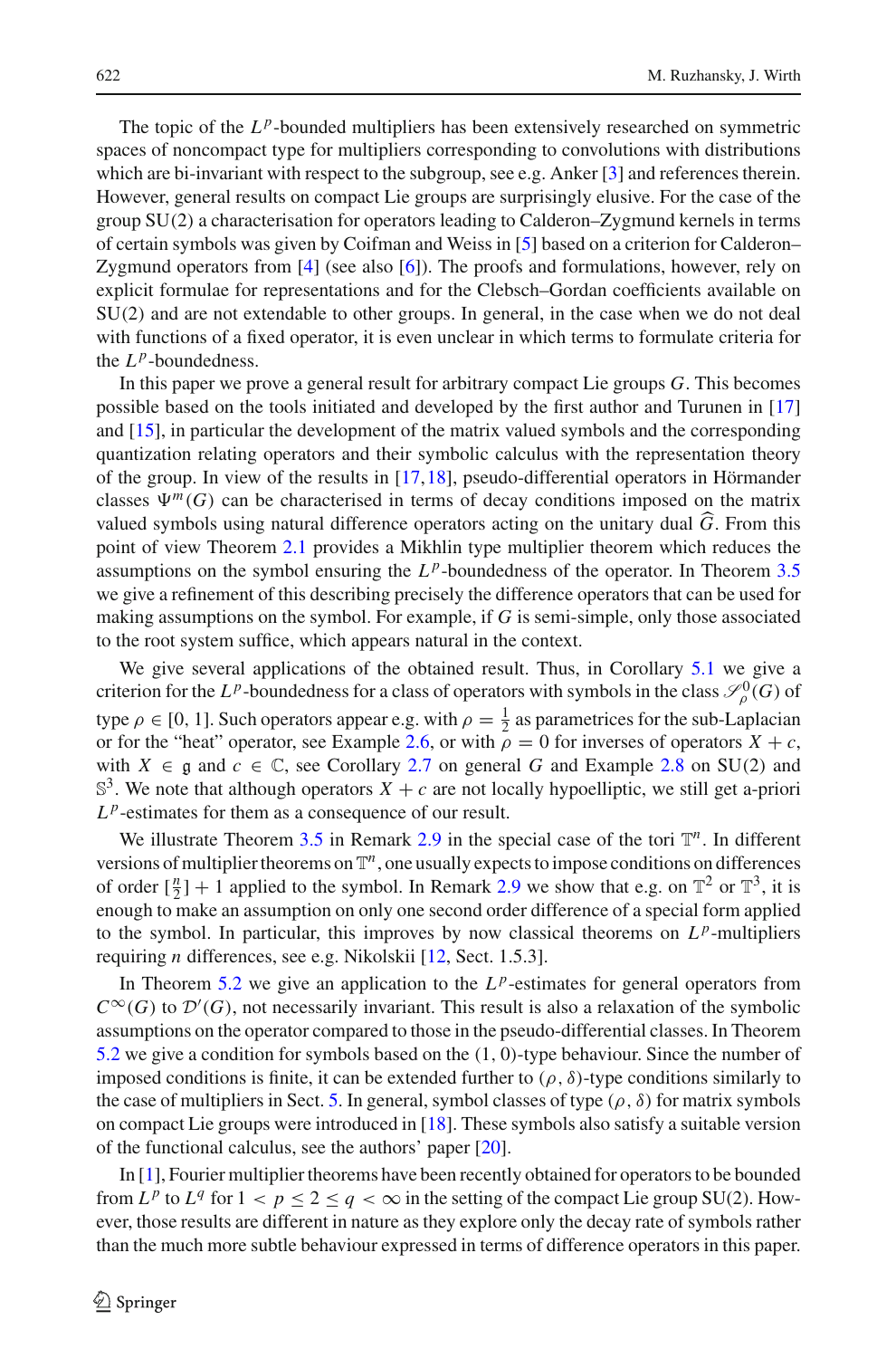The paper is organised as follows. In Sect. [2](#page-2-0) we formulate the results with several application and give a number of examples. In Sect. [3](#page-7-0) we introduce the necessary techniques and prove the results. In Sect. [4](#page-12-0) we briefly discuss central multipliers and the meaning of the difference operator  $\triangle$  in this case. Finally, in Sect. [5](#page-16-0) we prove corollaries for operators with symbols in  $\mathcal{S}_{\rho}^{0}(G)$  and for non-invariant operators.

Some of the results of this paper have been announced in [\[19](#page-21-3)] without proof.

### <span id="page-2-0"></span>**2 Multiplier theorems on compact Lie groups**

Let *G* be a compact Lie group with identity 1 and the unitary dual  $\hat{G}$ . The following considerations are based on the group Fourier transform<br>  $\mathscr{F}\phi = \hat{\phi}(\xi) = \int_{\hat{G}} \phi(g)\xi(g)^* dg, \quad \phi(g) = \sum d_{\xi} \text{ trace}(\xi(g)\hat{\phi}(\xi)) = \mathscr{F}$ 

<span id="page-2-1"></span>Let G be a compact Lie group with identity 1 and the dina's dual G. The following considerations are based on the group Fourier transform

\n
$$
\mathcal{F}\phi = \widehat{\phi}(\xi) = \int_G \phi(g)\xi(g)^* dg, \quad \phi(g) = \sum_{[\xi] \in \widehat{G}} d_{\xi} \text{ trace}\left(\xi(g)\widehat{\phi}(\xi)\right) = \mathcal{F}^{-1}[\widehat{\phi}] \tag{2.1}
$$

defined in terms of equivalence classes [ξ] of irreducible unitary representations  $\xi : G \rightarrow$ U( $d_{\xi}$ ) of dimension (degree)  $d_{\xi}$ . The Peter–Weyl theorem on *G* implies in particular that this pair of transforms is inverse to each other and that the Plancherel identity<br>  $\|\phi\|_2^2 = \sum d_{\xi} \|\widehat{\phi}(\xi)\|_{\text{HS}}^2 =:$ pair of transforms is inverse to each other and that the Plancherel identity er–Weyl<br>er and th:<br> $d_{\xi} \|\widehat{\phi}(\xi)$  $\epsilon$ 

$$
\|\phi\|_2^2 = \sum_{[\xi] \in \widehat{G}} d_{\xi} \|\widehat{\phi}(\xi)\|_{\text{HS}}^2 =: \|\widehat{\phi}\|_{\ell^2(\widehat{G})}^2 \tag{2.2}
$$

<span id="page-2-2"></span>holds true for all  $\phi \in L^2(G)$ . Here

Here  
\n
$$
\|\hat{\phi}(\xi)\|_{\text{HS}}^2 = \text{trace}\left(\hat{\phi}(\xi)\hat{\phi}(\xi)^*\right)
$$

denotes the Hilbert–Schmidt (Frobenius) norm of matrices. The Fourier inversion statement [\(2.1\)](#page-2-1) is valid for all  $\phi \in \mathcal{D}'(G)$  and the Fourier series converges in  $C^{\infty}(G)$  provided  $\phi$  is smooth. It is further convenient to denote

$$
\langle \xi \rangle = \max\{1, \lambda_{\xi}\},
$$

where  $\lambda_{\xi}^{2}$  is the eigenvalue of the Casimir element (positive Laplace–Beltrami operator) acting on the matrix coefficients associated to the representation  $\xi$ . The Sobolev spaces can<br>be characterised by Fourier coefficients as<br> $\phi \in H^s(G) \iff \langle \xi \rangle^s \widehat{\phi}(\xi) \in \ell^2(\widehat{G}),$ be characterised by Fourier coefficients as

$$
\phi \in H^s(G) \Longleftrightarrow \langle \xi \rangle^s \widehat{\phi}(\xi) \in \ell^2(\widehat{G}),
$$

where  $\ell^2(\widehat{G})$  is defined as the space of matrix-valued sequences such that the sum on the right-hand side of [\(2.2\)](#page-2-2) is finite.

For an arbitrary continuous linear operator  $A: C^{\infty}(G) \to \mathcal{D}'(G)$  we denote its Schwartz kernel as  $K_A \in \mathcal{D}'(G \times G)$  and by a change of variables we associate the right-convolution kernel

$$
R_A(g_1, g_2) = K_A\left(g_1, g_1^{-1}g_2\right).
$$

Thus, at least formally, we write

$$
A\phi(g_1) = \int_G K_A(g_1, g_2)\phi(g_2)dg_2 = \int_G \phi(g_2)R_A(g_1, g_2^{-1}g_1) dg_2 = \phi * R_A(g_1, \cdot).
$$

 $\circled{2}$  Springer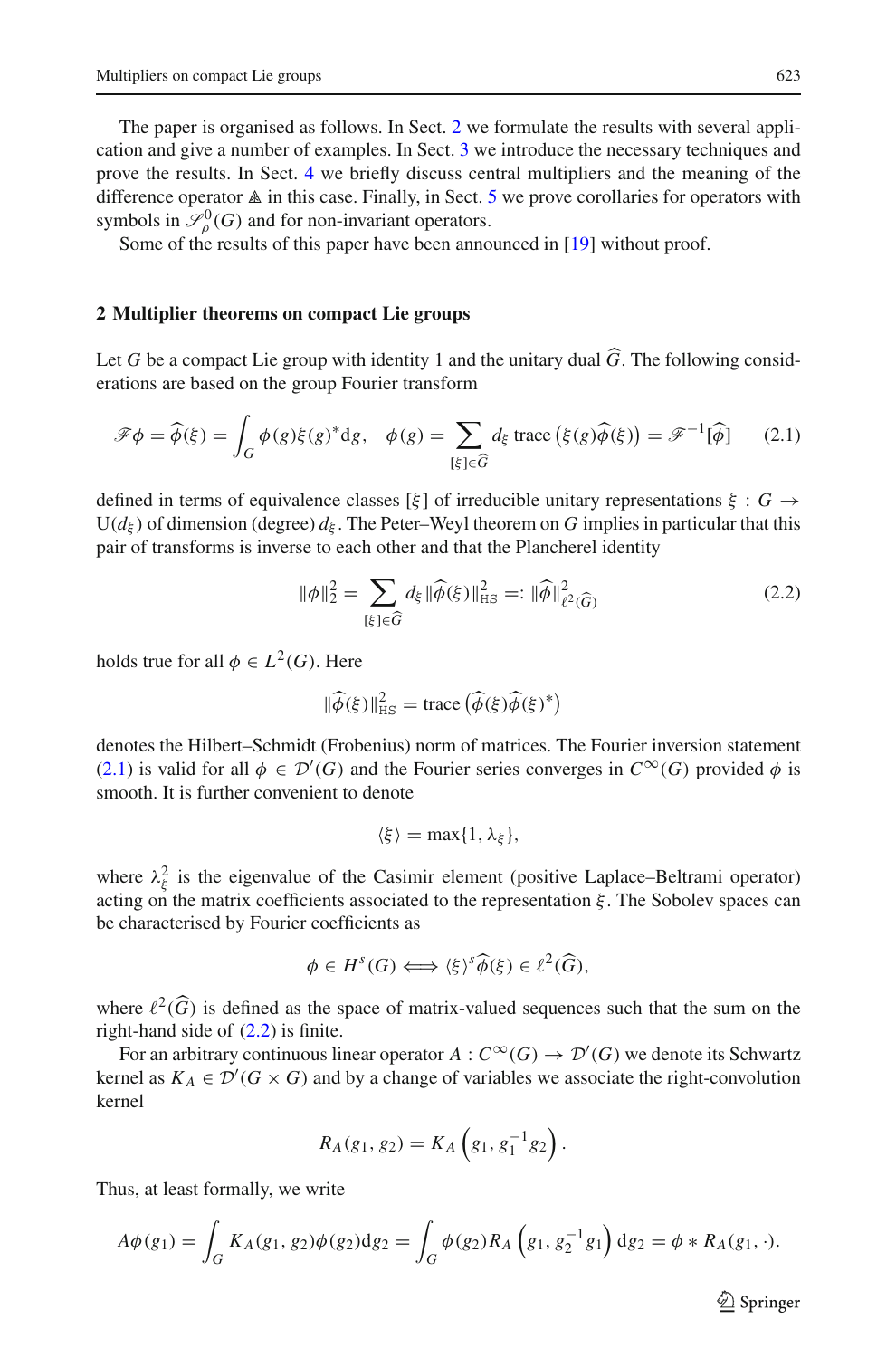Following the analysis in [\[15](#page-20-8)] we denote the partial Fourier transform of the right-convolution kernel with respect to the second variable as symbol of the operator,  $\overline{\mathbf{u}}$ 

the analysis in [13] we denote the partial Fourier transform of the right-  
bin respect to the second variable as symbol of the operator,  

$$
\sigma_A(g, \xi) := \widehat{R}_A(g, \xi) = \int_G R_A(g, g') \xi(g')^* dg' \in \mathcal{D}'(G) \widehat{\otimes}_{\pi} \Sigma(\widehat{G}),
$$
(2.3)

<span id="page-3-2"></span>which is a distribution taking values in the set of moderate sequences of matrices

$$
\Sigma(\widehat{G}) = \left\{ \sigma : \xi \mapsto \sigma(\xi) \in \mathbb{C}^{d_{\xi} \times d_{\xi}} : ||\sigma(\xi)||_{\text{op}} \lesssim \langle \xi \rangle^N \quad \text{for some } N \right\}.
$$

Here we are concerned with left-invariant operators, which means that  $A \circ T_g = T_g \circ A$ for all the left-translations  $T_g : \phi \mapsto \phi(g^{-1} \cdot)$ . This implies that the kernel  $K_A$  satisfies the invariance

$$
K_A(g_1, g_2) = K_A(g^{-1}g_1, g^{-1}g_2)
$$

for all  $g \in G$  and hence  $R_A$  is independent of the first argument. In consequence, also the symbol is independent of the first argument and we will write σ<sub>*A*</sub>(ξ) for it. In combination with Fourier inversion formula (2.1) this means that the operator *A* can be written as  $A\phi(g) = \sum d_{\xi}$  trace (ξ(*g*) σ<sub>*A*</sub>( with Fourier inversion formula [\(2.1\)](#page-2-1) this means that the operator *A* can be written as *we* will write *σ*<sub>*A*</sub><br>the operator<br> $\xi(g)σ<sub>A</sub>(\xi)\hat{\phi}(\xi)$ 

$$
A\phi(g) = \sum_{[\xi]\in\widehat{G}} d_{\xi} \operatorname{trace} (\xi(g)\sigma_A(\xi)\widehat{\phi}(\xi)).
$$
 (2.4)

<span id="page-3-3"></span>By this formula we can assign operators  $A = \text{Op}(\sigma_A)$  to arbitrary sequences  $\sigma_A \in \Sigma(G)$ . It follows<sup>[1](#page-3-0)</sup> that

$$
\sigma_A(\xi) = \xi(g)^*(A\xi)(g) = (A\xi)(g)\big|_{g=1}
$$
\n(2.5)

<span id="page-3-1"></span>is independent of *g*. We refer to operators of this form as noncommutative Fourier multipliers. The Plancherel identity [\(2.2\)](#page-2-2) implies that the operator *A* is bounded on  $L^2(G)$  if and only if  $\sigma_A \in \ell^{\infty}(G)$ , where operators of this form as noncommutative

$$
\ell^{\infty}(\widehat{G}) = \left\{ \sigma_A \in \Sigma(\widehat{G}) : \sup_{[\xi] \in \widehat{G}} \|\sigma_A(\xi)\|_{\text{op}} < \infty \right\},\
$$

and  $\|\cdot\|_{\text{op}}$  is the operator norm on the unitary space  $\mathbb{C}^{d_{\xi}}$ . Note that there is also another version of the space  $\ell^{\infty}(G)$  which is realised as the weighted sequence space over Hilbert–Schmidt norms, we refer to [\[15,](#page-20-8) Sect. 10.3.3] for its properties.

We now define difference operators  $Q \in \text{diff}^{\ell}(\widehat{G})$  acting on sequences  $\sigma \in \Sigma(\widehat{G})$  in terms of corresponding functions  $q \in C^{\infty}(G)$ , which vanish to (at least)  $\ell$ th order in the identity element  $1 \in G$ , and their interrelation with the group Fourier transform given by<br> $Q\sigma = \mathscr{F}(q(g)\mathscr{F}^{-1}\sigma)$ . (2.6) identity element  $1 \in G$ , and their interrelation with the group Fourier transform given by

$$
Q\sigma = \mathscr{F}\left(q(g)\mathscr{F}^{-1}\sigma\right). \tag{2.6}
$$

Note, that  $\sigma \in \Sigma(\widehat{G})$  implies  $\mathscr{F}^{-1}\sigma \in \mathcal{D}'(G)$  and therefore the multiplication with a smooth function is well-defined. The main idea of introducing such operators is that applying differences to symbols of Calderon–Zygmund operators brings an improvement in the behaviour of  $Op(Q\sigma)$  since we multiply the integral kernel of  $Op(\sigma)$  by a function vanishing on its singular set. Different collections of difference operators have been explored in [\[18\]](#page-20-9) in the pseudo-differential setting.

<span id="page-3-0"></span><sup>&</sup>lt;sup>1</sup> In fact, [\(2.5\)](#page-3-1) can be taken as a definition of the symbol  $\sigma_A$  of *A*, from which [\(2.3\)](#page-3-2) and [\(2.4\)](#page-3-3) follow; see also Sect. [5.3.](#page-18-0)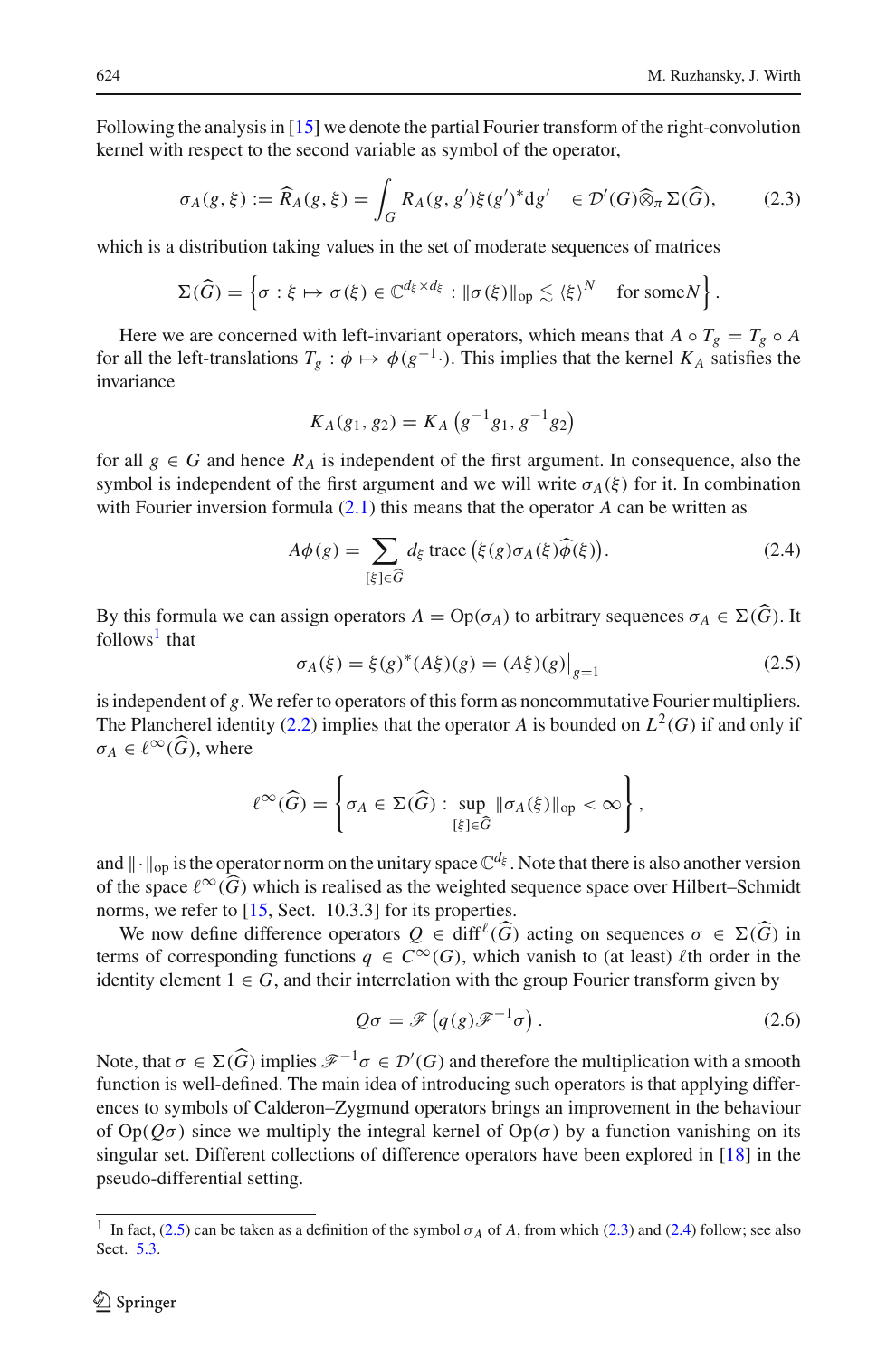Difference operators of particular interest arise from matrix-coefficients of representations. For a fixed irreducible representation  $\xi_0$  we define the (matrix-valued) difference  $\xi_0 \mathbb{D}$  $= (\xi_0 \mathbb{D}_{ij})_{i,j=1,\dots,d_{\xi_0}}$  corresponding to the matrix elements of  $\xi_0(g) - I$ , i.e. with

$$
q_{ij}(g) = \xi_0(g)_{ij} - \delta_{ij},
$$

 $\delta_{ij}$  the Kronecker delta. If the representation is fixed, we omit the index  $\xi_0$ . For a sequence of difference operators of this type, -

$$
\mathbb{D}_1 = \xi_1 \mathbb{D}_{i_1 j_1}, \mathbb{D}_2 = \xi_2 \mathbb{D}_{i_2 j_2}, \dots, \mathbb{D}_k = \xi_k \mathbb{D}_{i_k j_k},
$$

with  $[\xi_m] \in G$ ,  $1 \le i_m$ ,  $j_m \le d_{\xi_m}$ ,  $1 \le m \le k$ , we define

$$
\mathbb{D}^{\alpha}:=\mathbb{D}_1^{\alpha_1}\cdots\mathbb{D}_k^{\alpha_k}.
$$

Among other things, it follows from [\[18\]](#page-20-9) that an invariant operator *A* belongs to the usual Hörmander class of pseudo-differential operators  $\Psi^0(G)$  defined by localisations if and only if its matrix symbol satisfies

$$
\|\mathbb{D}^{\alpha}\sigma_A(\xi)\|_{\text{op}} \le C_{\alpha}\langle \xi \rangle^{-|\alpha|} \tag{2.7}
$$

for all multi-indices  $\alpha$  and for all  $[\xi] \in G$ . From this point of view the following condi-tion [\(2.8\)](#page-4-1) is a natural relaxation from the  $L^p$ -boundedness of zero order pseudo-differential operators to a multiplier theorem.

<span id="page-4-0"></span>**Theorem 2.1** *Denote by*  $\alpha$  *be the smallest even integer larger than*  $\frac{1}{2}$  dim *G. Let A* :  $C^{\infty}(G) \to \mathcal{D}'(G)$  *be left-invariant. Assume that its symbol*  $\sigma_A$  *satisfies* 

$$
\|\mathbb{D}^{\alpha}\sigma_A(\xi)\|_{\text{op}} \le C_{\alpha}\langle \xi \rangle^{-|\alpha|} \tag{2.8}
$$

<span id="page-4-1"></span> $f(\mathcal{C}^{\infty}(G) \to \mathcal{D}'(G)$  be left-invariant. Assume that its symbol  $\sigma_A$  satisfies<br>  $\|\mathbb{D}^{\alpha}\sigma_A(\xi)\|_{\text{op}} \leq C_{\alpha} \langle \xi \rangle^{-|\alpha|}$  (2.8)<br> *for all multi-indices*  $\alpha$  with  $|\alpha| \leq \varkappa$ , and for all  $[\xi] \in \widehat{G}$ . Then th  $(1, 1)$  *and*  $L^p$ -bounded for all  $1 < p < \infty$ .

- *Remark 2.2* (a) The assumptions given in the theorem can be relaxed. For the top order difference we need only one particular difference operator. Moreover, for the lower order difference operators we only need differences associated to the root system if *G* is semisimple, and to an extended root system for a general compact Lie group. Such a refinement will be given in Theorem [3.5](#page-11-0) once we introduced the necessary notation.
- (b) Additional symmetry conditions for the operator imply simplifications. Later on we will show how the assumptions can be weakened for central multipliers.
- (c) We have to round up the number of difference conditions to even integers. This seems to be for purely technical reasons, but was already observed similarly in [\[23\]](#page-21-0) for central multipliers.
- (d) The conditions are needed for the weak type  $(1, 1)$  property. Interpolation allows to reduce assumptions on the number of differences for *L <sup>p</sup>*-boundedness.

<span id="page-4-2"></span>Before proceeding to the proof of the theorem, we will mention some applications. As first example let us consider the known case of the Riesz transform.

*Example 2.3* Let us consider the partial Riesz transform

$$
\mathcal{R}_Z = (-\Delta)^{-1/2} \circ Z
$$

associated to a left-invariant vector-field  $Z \in \mathfrak{g}$  on a Lie group G. For simplicity we assume that *<sup>Z</sup>* is normalised with respect to the Killing form on g. The Riesz transform is a leftinvariant operator acting on  $L^2(G)$  with symbol

$$
\sigma_{\mathcal{R}_Z}(\xi) = (\lambda_{\xi})^{-\frac{1}{2}} \sigma_Z(\xi),
$$

 $\circled{2}$  Springer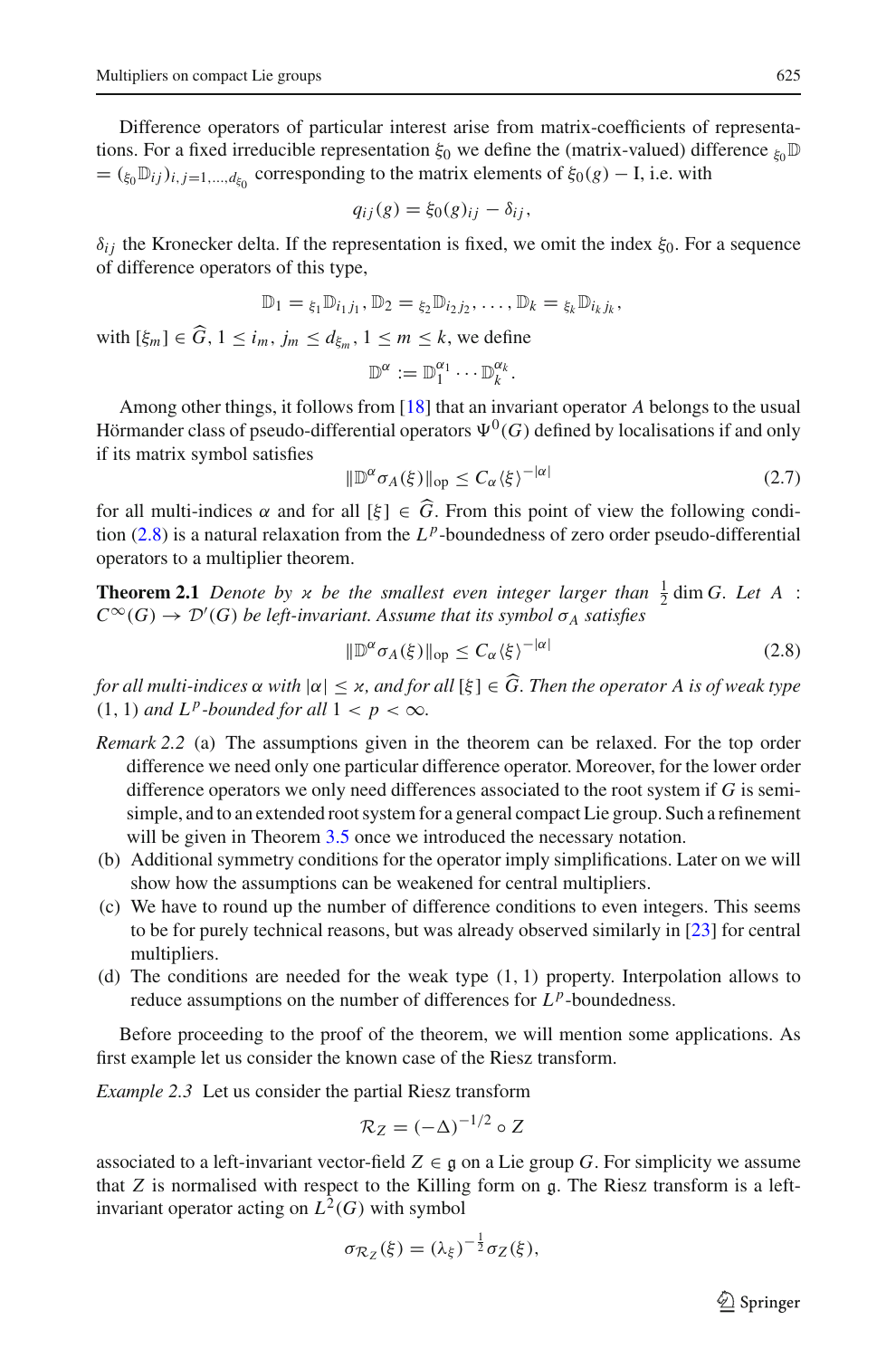$\sigma_Z(\xi) = (Z\xi)(1)$  the symbol of the left-invariant vector field, and by definition of the Laplacian as sum of squares we have

$$
\|\sigma_{\mathcal{R}_Z}(\xi)\|_{\text{op}} \leq 1.
$$

Note here, that  $\lambda_{\xi} = 0$  implies that  $\xi = 0$  is the trivial representation and therefore also  $\sigma_Z(\xi) = 0$  as vector fields annihilate constants. It follows from Corollary [4.10](#page-16-1) that this operator extends to a bounded operator on all  $L^p(G)$ ,  $1 < p < \infty$  and is of weak type (1, 1), recovering the well-known result in [\[22\]](#page-21-1).

*Remark 2.4* In [\[22,](#page-21-1) p. 58], Stein asked whether the Riesz transform  $R_z$  as well as the Riesz potentials  $(-\Delta)^{i\gamma}$  (γ real) are pseudo-differential operators on *G*. This is in fact true on all closed Riemannian manifolds. Indeed, if  $p_0$  denotes the projection to the zero eigenspace of  $-\Delta$ , then we have the identity

$$
(-\Delta)^z = (-\Delta + p_0)^z - p_0
$$

for all complex *z*. The operator  $(-\Delta + p_0)^z$  is pseudo-differential for  $\Re z < -1$  by [\[21\]](#page-21-4) and *p*<sub>0</sub> is smoothing, implying that  $(-\Delta)^z$  are pseudo-differential of order  $\Re z/2$ . By calculus this extends to all  $z \in \mathbb{C}$ . In particular, the  $L^p$  boundedness in Example [2.3](#page-4-2) also follows.

*Example 2.5* Let  $\rho \in [0, 1]$ . We denote by  $\mathscr{S}_{\rho}^{0}(G)$  the set of all  $\sigma_A \in \Sigma(\widehat{G})$  satisfying symbol estimates of type ρ

$$
\|\mathbb{D}^{\alpha}\sigma_A(\xi)\|_{\text{op}} \leq C_{\alpha}\langle \xi \rangle^{-\rho|\alpha|}
$$

for all multi-indices  $\alpha$ . Let  $A = \text{Op}(\sigma_A)$  be the associated operator to such a symbol. Then *A* defines a bounded operator mapping  $W^{p,r}(G) \to L^p(G)$  for  $\ddot{\phantom{0}}$  $\mathfrak{u}$ 

$$
r \ge \varkappa (1 - \rho) \left| \frac{1}{p} - \frac{1}{2} \right|,
$$

x as in Theorem [2.1](#page-4-0) and  $1 < p < \infty$ . See Corollary [5.1,](#page-17-0) where we give a refined version of this.

<span id="page-5-0"></span>*Example 2.6* The previous example applies in particular to the parametrices constructed in [\[18\]](#page-20-9). Following the notation from that paper, we consider the sub-Laplacian

$$
\mathcal{L}_s = \mathbf{D}_1^2 + \mathbf{D}_2^2
$$

on  $\mathbb{S}^3$ . It was shown that it has a parametrix from Op  $\mathscr{S}^{-1}_{1/2}(\mathbb{S}^3)$  and therefore  $\mathscr{L}_s u \in L^p(\mathbb{S}^3)$ implies regularity for *u*. More precisely, the sub-elliptic estimate

$$
||u||_{W^{p,1-|\frac{1}{p}-\frac{1}{2}|}(\mathbb{S}^3)} \leq C_p ||\mathcal{L}_s u||_{L^p(\mathbb{S}^3)}
$$
\n(2.9)

<span id="page-5-2"></span>holds true for all  $1 < p < \infty$ .

Similarly, the "heat" operator

$$
H = D_3 - D_1^2 - D_2^2
$$

on  $\mathbb{S}^3$  has a parametrix from Op  $\mathscr{S}^{-1}_{1/2}(\mathbb{S}^3)$ . Consequently, we also get the sub-elliptic estimate [\(2.9\)](#page-5-2) with *H* instead of  $\mathcal{L}_s$ .

<span id="page-5-1"></span>Similar examples can be given for arbitrary compact Lie groups *G*. Operators in Example [2.6](#page-5-0) are locally hypoelliptic, but the following corollary applies to operators which are only globally hypoelliptic.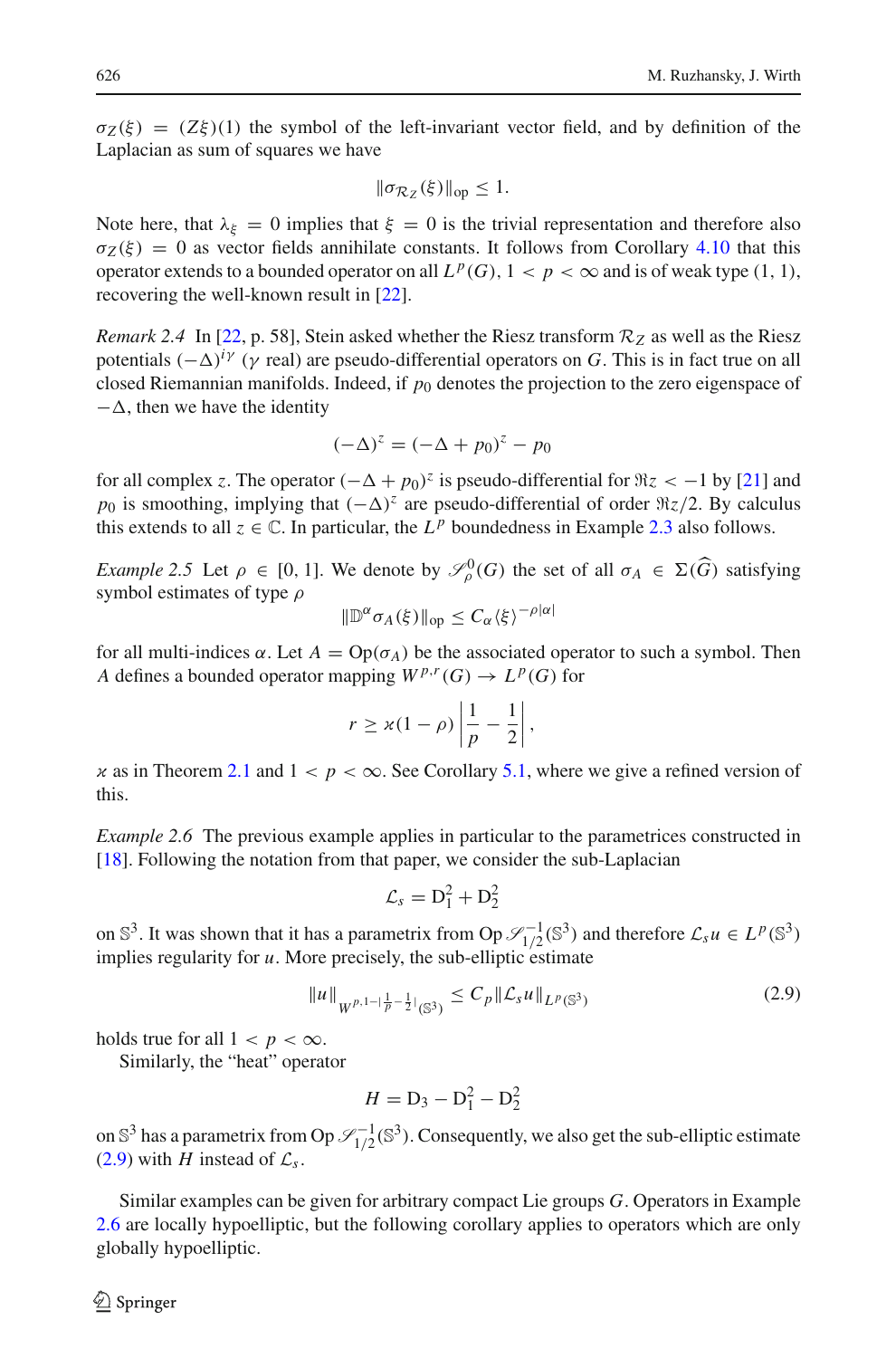**Corollary 2.7** *Let X be a left-invariant real vector field on G. Then there exists a discrete exceptional set*  $\mathscr{C} \subset \mathbb{R}$ *, such that for any complex number c*  $\notin \mathscr{C}$  *the operator*  $X + c$  *is invertible with inverse in*  $Op \mathscr{S}^0_0(G)$ *. Consequently, the inequality* 

$$
||f||_{L^p(G)} \le C_p ||(X+c)f||_{W^{p,\varkappa|\frac{1}{p}-\frac{1}{2}|}(G)}
$$

*holds true for all*  $1 < p < \infty$  *and all functions f from that Sobolev space.* 

We prove this corollary later, but now only give its refinement on SU(2).

<span id="page-6-0"></span>*Example 2.8* To fix the scaling on the Lie algebra  $\mathfrak{su}(2)$ , let  $(\phi, \theta, \psi)$  be the (standard) Euler angles on SU(2) and let  $D_3 = \partial/\partial \psi$ . Let *X* be a left-invariant vector field on SU(2) normalised so that  $||X|| = ||D_3||$  with respect to the Killing norm. Then it was shown in [\[18\]](#page-20-9) that i $\mathscr{C} = \frac{1}{2}\mathbb{Z}$ , and  $X + c$  is invertible if and only if i $c \notin \frac{1}{2}\mathbb{Z}$ . For such  $c$ , the inverse  $(X + c)^{-1}$ has symbol in  $\mathscr{S}_0^0$ (SU(2)). The same conclusions remain true if we replace SU(2) by  $\mathbb{S}^3$ . In particular, we get that

$$
||f||_{L^p(\mathbb{S}^3)} \leq C_p ||(X+c)f||_{W^{p,2|\frac{1}{p}-\frac{1}{2}|}(\mathbb{S}^3)}
$$

holds true for all  $1 < p < \infty$  and all functions f from that Sobolev space. We note that this estimate is non-localisable since operators  $X + c$  are locally non-invertible and also not locally sub-elliptic (unless  $n = 1$ ).

<span id="page-6-1"></span>*Remark* 2.9 The Hörmander multiplier theorem [\[11](#page-20-12)], although formulated in  $\mathbb{R}^n$ , has a natural analogue on the torus  $\mathbb{T}^n$ . The refinement in Theorem [3.5](#page-11-0) on the top order difference brings a refinement of the toroidal multiplier theorem, at least for some dimensions. If *G* =  $\mathbb{T}^n = \mathbb{R}^n / \mathbb{Z}^n$ , the set  $\Delta_0$  in Remark [3.2](#page-8-0) consists of 2*n* functions  $e^{\pm 2\pi i x_j}$ ,  $1 \le j \le n$ .<br>Consequently, we have that<br> $\rho^2(x) = 2n - \sum_{n=0}^n (e^{2\pi i x_j} + e^{-2\pi i x_j})$ Consequently, we have that

$$
\rho^{2}(x) = 2n - \sum_{j=1}^{n} (e^{2\pi i x_j} + e^{-2\pi i x_j})
$$

in  $(3.1)$ , and hence

$$
j=1
$$
  

$$
\mathbb{A}\sigma(\xi) = 2n\sigma(\xi) - \sum_{j=1}^{n} (\sigma(\xi + e_j) + \sigma(x - e_j))
$$

in [\(3.7\)](#page-11-1), where  $\xi \in \mathbb{Z}^n$  and  $e_j$  is its *j*th unit basis vector in  $\mathbb{Z}^n$ .

A (translation) invariant operator *A* and its symbol  $\sigma_A$  are related<sup>2</sup> by

$$
\sigma_A(k) = e^{-2\pi ix \cdot k} \left( A e^{2\pi ix \cdot k} \right) = \left( A e^{2\pi ix \cdot k} \right) \vert_{x=0}
$$

$$
A\phi(x) = \sum e^{2\pi ix \cdot k} \sigma_A(k) \widehat{\phi}(k).
$$

and

$$
A\phi(x) = \sum_{k \in \mathbb{Z}^n} e^{2\pi ix \cdot k} \sigma_A(k) \widehat{\phi}(k).
$$

Thus, it follows from Theorem [3.5](#page-11-0) that, for example on  $\mathbb{T}^3$ , a translation invariant operator *A* is weak (1,1) type and bounded on  $L^p(\mathbb{T}^3)$  for all  $1 < p < \infty$  provided that there is a constant  $C > 0$  such that

<span id="page-6-2"></span><sup>&</sup>lt;sup>2</sup> On the torus we can abuse the notation by writing  $\sigma_A(k)$  for  $\sigma_A(e_k)$  for  $e_k(x) = e^{2\pi ix \cdot k}$ . For the consistent development of the toroidal quantization of general operators on the tori see [\[14\]](#page-20-13) or [\[15\]](#page-20-8), with an earlier partial exposition in  $[13]$  $[13]$ .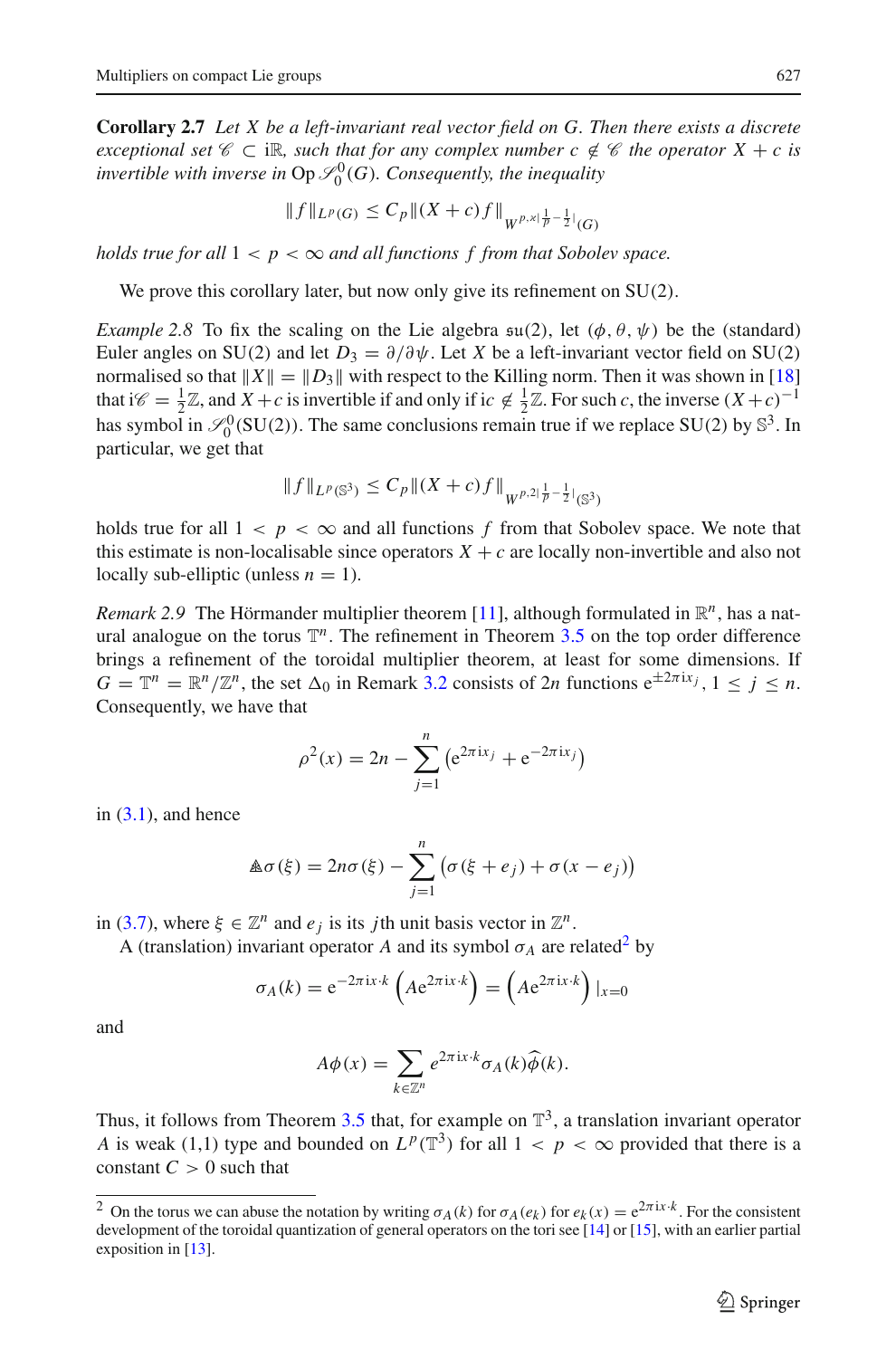$$
|\sigma_A(k)| \le C,
$$
  

$$
|k||\sigma_A(k + e_j) - \sigma_A(k)| \le C,
$$

<span id="page-7-2"></span>and

$$
|k|^2 |\sigma_A(k) - \frac{1}{6} \sum_{j=1}^3 \left( \sigma_A(k + e_j) + \sigma_A(k - e_j) \right)| \le C, \tag{2.10}
$$

for all  $k \in \mathbb{Z}^3$  and all (three) unit vectors  $e_j$ ,  $j = 1, 2, 3$ . Here in [\(2.10\)](#page-7-2) we do not make assumptions on all second order differences, but only on one of them.

# <span id="page-7-0"></span>**3 Proofs**

The proof of Theorem [2.1](#page-4-0) is divided into several sections. First we introduce the tools we need to prove Calderon–Zygmund type estimates for convolution kernels. Later on we show how to reduce the above theorem to a statement of Coifman and de Guzman, see [\[4](#page-20-5)] and also [\[6\]](#page-20-6). Finally, we use properties of the root system with finite Leibniz rules for difference operators to prove the refinement of Theorem [2.1](#page-4-0) given in Theorem [3.5.](#page-11-0)

## 3.1 A suitable pseudo-distance on *G*

At first we construct a suitable pseudo-distance on the group *G* in terms of a minimal set of representations. We now define with  $n = \dim G$ *f* a suitable pseudo-distance on th<br>now define with  $n = \dim G$ <br> $\rho^2(g) = n - \text{trace } \text{Ad}(g) = \sum$ 

$$
\rho^{2}(g) = n - \text{trace Ad}(g) = \sum_{\xi \in \Delta_{0}} (d_{\xi} - \text{trace } \xi(g)), \tag{3.1}
$$

<span id="page-7-1"></span>where Ad :  $G \to U(\mathfrak{g}) \simeq U(\dim G)$  denotes the adjoint representation of the Lie group  $G$ and  $\lim G$ ) denotes the adjoint<br>Ad = (dim  $Z(G)$ )1 ⊕  $\bigoplus$ 

$$
\mathrm{Ad} = (\dim Z(G))1 \oplus \bigoplus_{\xi \in \Delta_0} \xi
$$

is its Peter–Weyl decomposition into irreducible components. Here, 1 denotes the trivial onedimensional representation. For simplicity we assume first that the group is semi-simple, i.e., that the centre  $Z(G)$  of the group G is trivial. Later on we will explain the main modifications for the general situation, see Remark [3.2.](#page-8-0)

Note, that  $\rho^2(g)$  is nonnegative by definition and smooth. At first we claim that  $\rho$  defines a pseudo-distance

$$
d_{\rho}(g, h) = \rho(g^{-1}h).
$$

<span id="page-7-3"></span>**Lemma 3.1** *The above defined function*  $\rho(g)$  *satisfies* 

- *(1)*  $\rho^2(g) \ge 0$  *and*  $\rho^2(g) = 0$  *if and only if*  $g = 1$  *is the identity in G;*
- *(2)*  $\rho^2$  *vanishes to second order in g* = 1*;*
- (3)  $\rho^2$  *is a class function, in particular it satisfies*  $\rho^2(g^{-1}) = \rho^2(g)$  *and*  $\rho^2(gh^{-1})$  $= \rho^2(h^{-1}g)$ ;
- *(4)*  $|\rho(gh^{-1}) \rho(g)| \le C\rho(h)$  *for some constant*  $C > 0$  *and all*  $g, h \in G$ ;
- (5)  $\rho(gh^{-1}) \leq C(\rho(g) + \rho(h))$  *for some constant*  $C > 0$  *and all*  $g, h \in G$ .

*Proof* (1) At first we note that for any (not necessarily irreducible) unitary representation ξ trivially  $|\text{trace }\xi(g)| \leq d_{\xi}$  and therefore  $\Re(d_{\xi} - \text{trace }\xi(g)) \geq 0$ . Furthermore,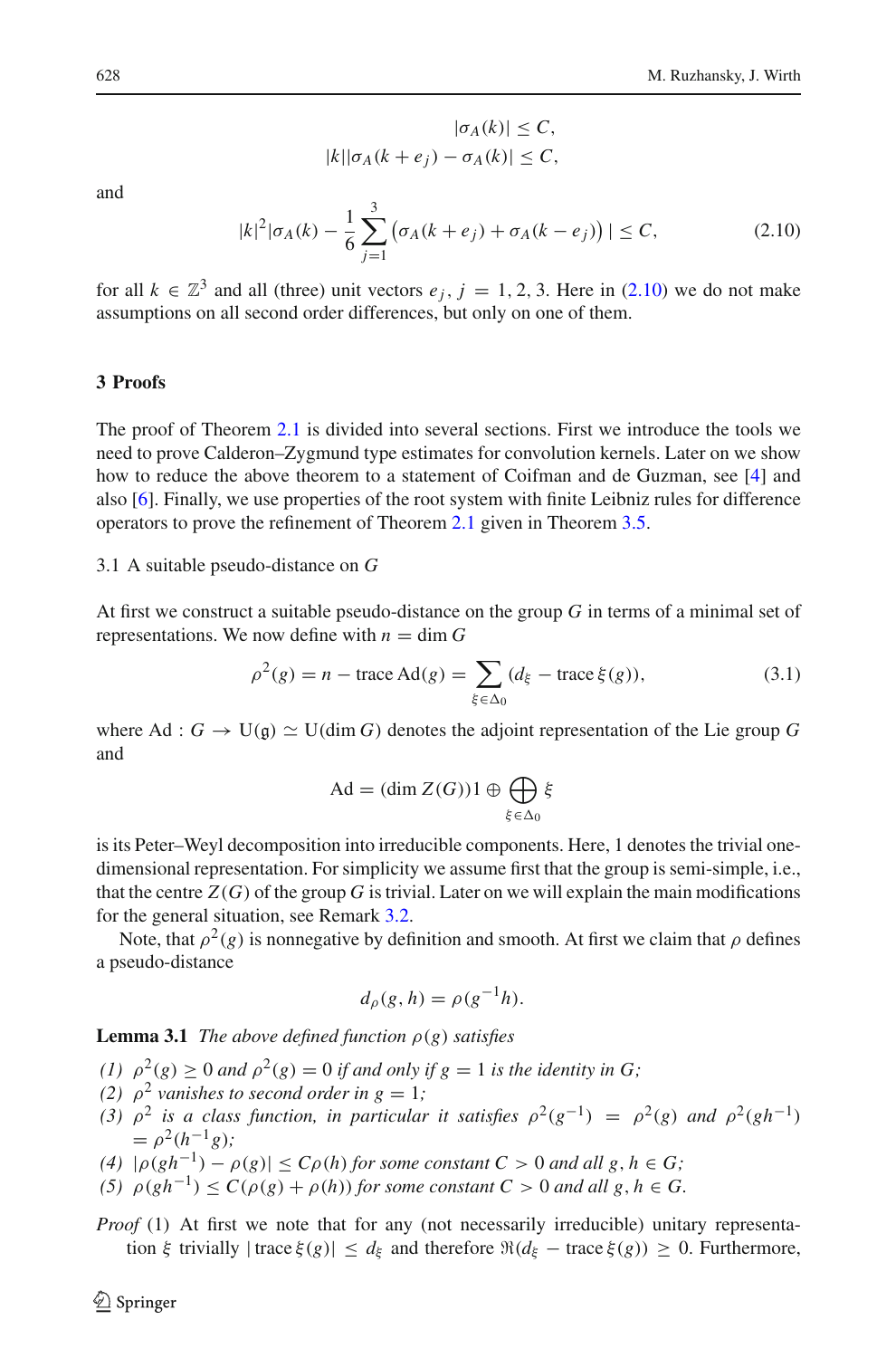trace  $\xi(g) = d_{\xi}$  is equivalent to  $\xi(g) = I$ . Therefore,  $\rho(g) = 0$  implies that Ad(*g*) = I and therefore  $g \in Z(G)$ , i.e.,  $g = 1$ .

(2) Differentiating the identity  $\xi(g)\xi(g)^* = I$  twice at the identity element and denoting  $\xi^*(g) = \xi(g)^*$  implies the equations

$$
\xi'(1) + \xi^{*'}(1) = 0,
$$
  
\n
$$
\xi''(1) + 2\xi'(1) \otimes \xi^{*'}(1) + \xi^{*''}(1) = 0,
$$

the first implying that  $(\Re \text{trace } \xi)'(1) = 0$ , while the second one gives for each  $v \in \mathfrak{g}$ <br>- T<sub>1</sub>G the quadratic form  $=T_1G$  the quadratic form

$$
(v, (\Re \operatorname{trace} \xi)''(1)v) = -\|\xi'(1)v\|_{\text{HS}}^2.
$$

Summing this over  $\xi \in \Delta_0$  implies

$$
(v, (\Re \operatorname{trace} \xi)''(1)v) = -\|\xi'(1)v\|_{\text{HS}}^2.
$$
  
\n
$$
\Delta_0 \text{ implies}
$$
  
\n
$$
(v, \operatorname{Hess} \rho^2(1)v) = -\sum_{\xi \in \Delta_0} \|\xi'(1)v\|_{\text{HS}}^2,
$$

and, therefore, if  $v \in \mathfrak{g}$  is such that the left-hand side vanishes, then  $v \in \bigcap_{\xi} \ker \xi'(1)$ .<br>By  $Z(G) = \{1\}$  and the definition of  $a^2(a)$  this implies  $v = 0$ . By  $Z(G) = \{1\}$  and the definition of  $\rho^2(g)$  this implies  $v = 0$ .

- (3) Obvious by construction.
- (4) We observe that both the left and the right hand side vanish exactly in  $h = 1$  to first order. The existence of the constant *C* follows therefore just by compactness of *G*.
- (5) follows directly by (4).

<span id="page-8-0"></span>*Remark 3.2* If the centre of the group is non-trivial, we have to make a slight change to the definition of  $\rho^2(g)$ . We have to include 2 dim  $Z(G)$  additional representations to the set  $\Delta_0$ defined by the choice of an isomorphism  $Z(G) \simeq \mathbb{T}^{\ell} = \mathbb{R}^{\ell}/\mathbb{Z}^{\ell}$ . For each coordinate  $\theta_i$ we include both  $\theta \mapsto e^{\pm 2\pi i \theta_j}$ , suitably extended to the maximal torus and then to *G*. The statement of Lemma [3.1](#page-7-3) remains true for both modifications. In the following we assume that  $\Delta_0$  and  $\rho(g)$  are defined in this way. In general, for the statements below to be true, any extension of  $\Delta_0$  will work as long as the function  $\rho^2(g)$  in [\(3.1\)](#page-7-1) is the square of a distance function on *G* in a neighbourhood of the neutral element.

3.2 A special family of mollifiers

Let  $\tilde{\varphi} \in C_0^{\infty}(\mathbb{R})$  be such that  $\tilde{\varphi} \ge 0$ ,  $\tilde{\varphi}(0) = 1$  and  $\tilde{\varphi}^{(\ell)}(0) = 0$  for all  $\ell \ge 1$ . Then for  $r > 0$ we define

$$
\varphi_r(g) = c_r \tilde{\varphi} \left( r^{-1/n} \rho(g) \right), \qquad \int_G \varphi_r(g) dg = 1, \tag{3.2}
$$

the normalisation condition used to define  $c_r$ . As  $r \to 0$  obviously  $\varphi_r \to \delta_1 \in \mathcal{D}'(G)$ . Let furthermore

$$
\psi_r(g) := \varphi_r(g) - \varphi_{r/2}(g).
$$

At first we check the conditions of Coifman–de Guzman [\[4\]](#page-20-5) (modulo the obvious modifications) for these functions.

**Lemma 3.3** (1) 
$$
\sup_g |\varphi_r(g)| \sim c_r \sim r^{-1} \text{ as } r \to 0.
$$
  
\n(2)  $\|\varphi_r\|_2 \sim r^{-1/2} \text{ as } r \to 0.$   
\n(3)  $\varphi_r * \varphi_s = \varphi_s * \varphi_r.$ 

 $\Box$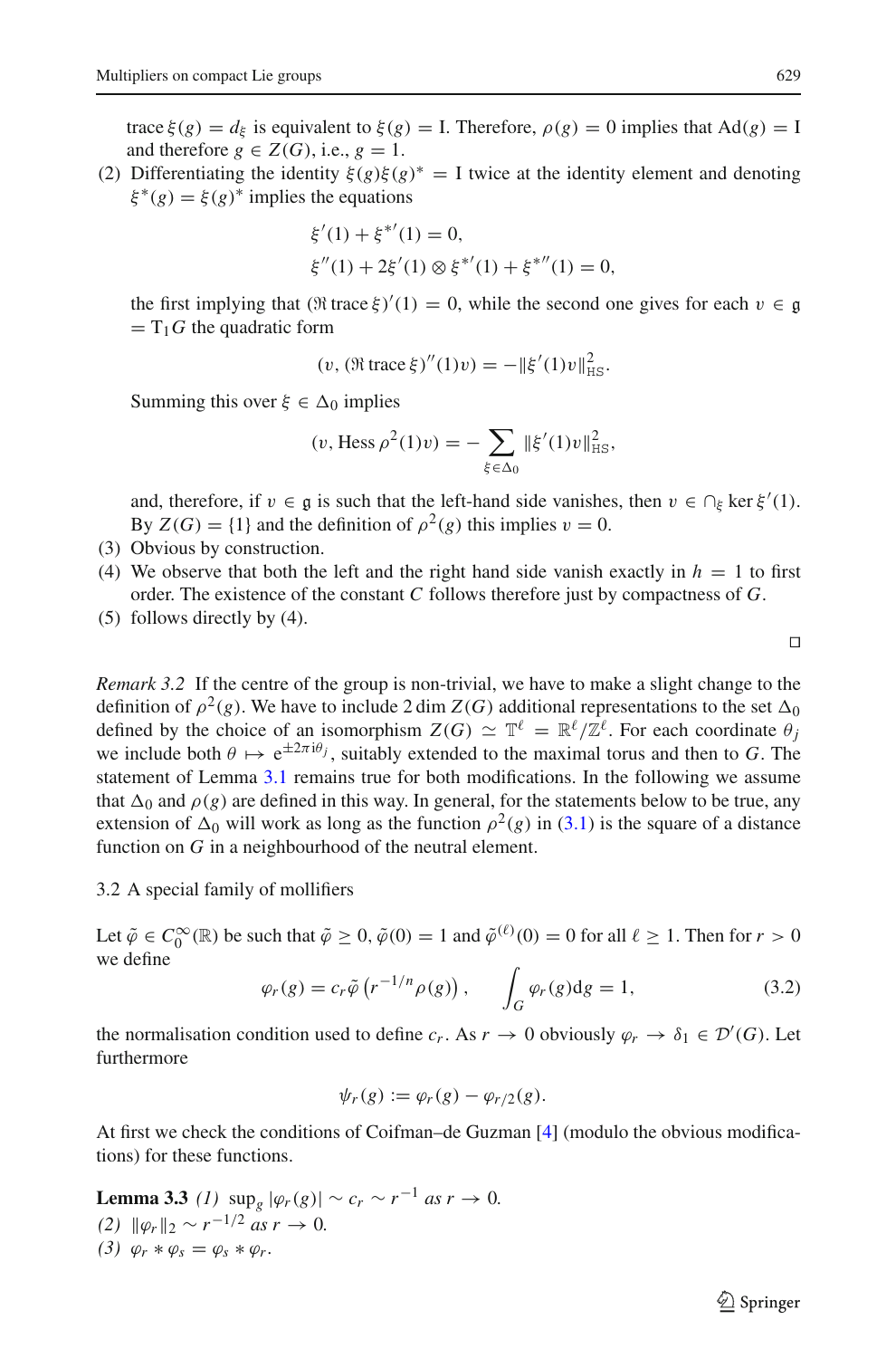- *(4)*  $\int_{\rho(g)\geq t^{1/n}} \varphi_r(g) dg \leq C_N \left(\frac{r}{t}\right)^N$  *for all*  $N \geq 0$ . *(4) J*<br>*(5) J*  $G$  | $\varphi_r(gh^{-1}) - \varphi_r(g) \, \text{d} g \leq C' \frac{\rho(h)}{r^{1/n}}.$
- *Proof* (1) We can find a chart in the neighbourhood of the identity element such that  $\rho(g)$  =  $|x|$  and  $dg = v(x)dx$  for some smooth density  $v$  with  $v(0) \neq 0$ . Then direct calculation yields for small *r*

$$
c_r^{-1} = \int_G \tilde{\varphi}(r^{-1/n}|x|) \nu(x) dx = \int_0^1 \tilde{\varphi}(r^{-1/n}s) s^{n-1} \int_{\mathbb{S}^{n-1}} \nu(s\theta) d\theta ds
$$
  

$$
\lesssim \int_0^1 \tilde{\varphi}(r^{-1/n}s) s^{n-1} ds \sim r.
$$

- (2) follows from (1) by interpolation with the normalisation condition used.
- (3) this follows from  $\varphi_r$  being a class function.
- (4) Again direct computation of the left-hand side yields for sufficiently small *r*

$$
c_r \int_{s \ge t^{1/n}} \tilde{\varphi}(r^{-1/n} s) s^{n-1} \int_{\mathbb{S}^{n-1}} \nu(s\theta) d\theta ds
$$
  
\$\lesssim c\_r \int\_{s \ge t^{1/n}} \tilde{\varphi}(r^{-1/n} s) s^{n-1} ds \sim F(\frac{t}{r})\$

for a function  $F \in C_0^\infty(\mathbb{R}_+)$ , which implies in particular the desired estimate.

(5) Using that  $\tilde{\varphi} \in C_0^{\infty}(\mathbb{R})$  the mean value theorem implies in combination with Lemma 3.1(4) Lemma  $3.1(4)$  $3.1(4)$ 

1(4)  
\n
$$
|\varphi_r(gh^{-1}) - \varphi_r(g)| = c_r |\tilde{\varphi}(r^{-1/n} \rho(gh^{-1})) - \tilde{\varphi}(r^{-1/n} \rho(g))|
$$
\n
$$
\lesssim c_r r^{-1/n} |\rho(gh^{-1}) - \rho(g)| \lesssim c_r r^{-1/n} \rho(h).
$$

Furthermore, the first expression is non-zero for small *r* only if either of the terms is non-zero, which gives  $\rho(g) \lesssim r^{1/n}$  or  $\rho(gh^{-1}) \lesssim r^{1/n}$ . This corresponds for small *r* to two balls of radius  $r^{1/n}$ , i.e., volume *r*. Integration over  $g \in G$  implies the desired statement.

 $\Box$ 

As  $\psi_r$  and  $\rho^n$  satisfy all assumptions of [\[4](#page-20-5)], we have the following criterion.

**Criterion** *Assume*  $A: L^2(G) \to L^2(G)$  *is a left-invariant operator on G satisfying* 

$$
\int_{G} |A\psi_r(g)|^2 \rho^{n(1+\epsilon)}(g) dg \le Cr^{\epsilon} \tag{3.3}
$$

<span id="page-9-0"></span>*for some constants*  $\epsilon > 0$  *and*  $C > 0$  *uniform in r. Then A is of weak type* (1, 1) *and bounded on all*  $L^p(G)$  *for*  $1 < p < \infty$ *.* 

<span id="page-9-1"></span>Later on we will need some more properties of the functions  $\psi_r$ . We collect them as follows

**Lemma 3.4** *Let*  $q \in C^{\infty}(G)$  *be a smooth function vanishing to order t in* 1*. Then* 

$$
||q(g)\psi_r(g)||_{H^{-s}} \le C_{q,s} r^{\frac{t+s}{n} - \frac{1}{2}}
$$
\n(3.4)

*for all*  $s \in [0, 1 + \frac{n}{2}]$ *.*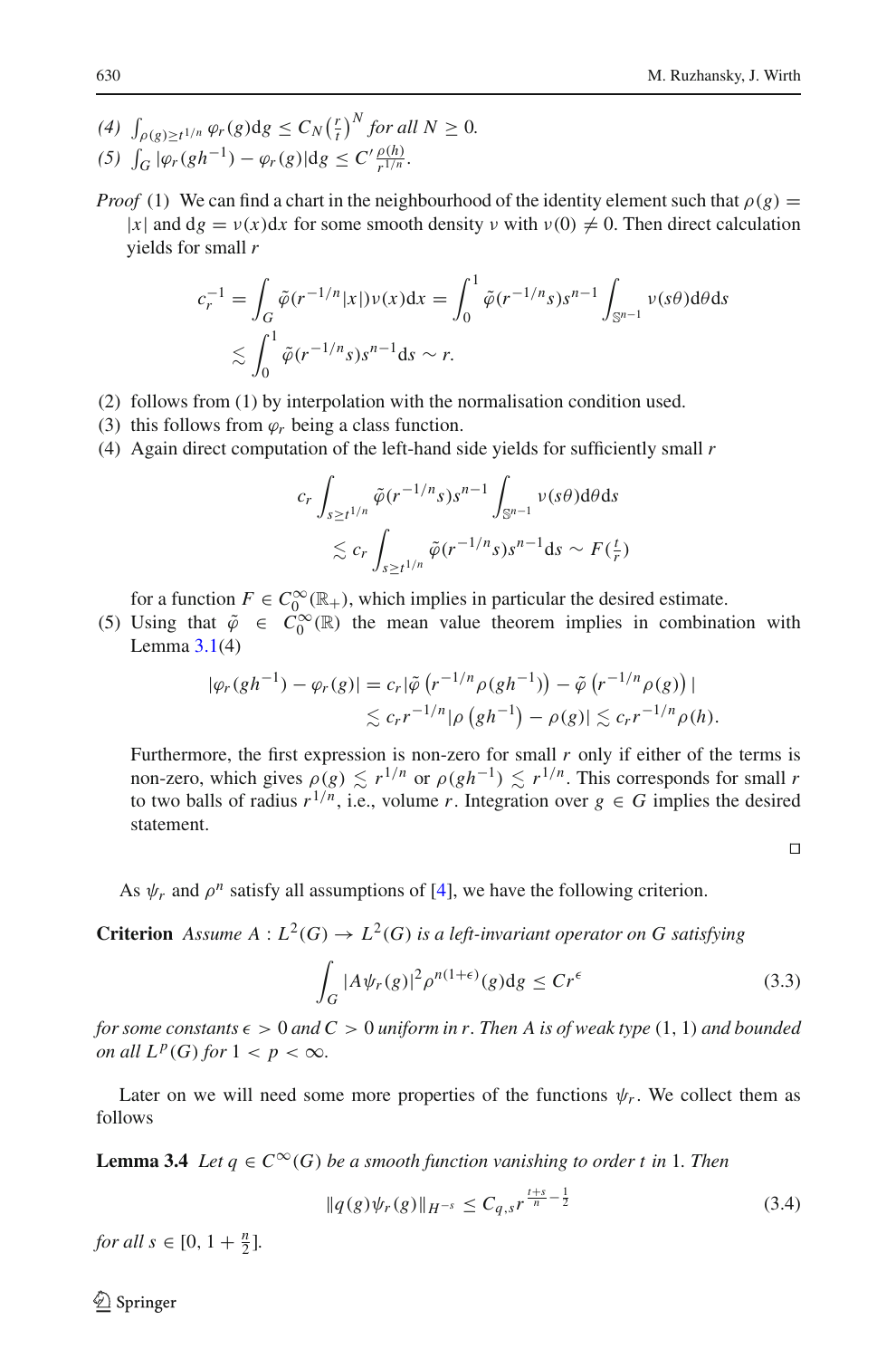*Proof* Note that the statement is purely local in a neighbourhood of 1. For sufficiently small *r* we find local co-ordinates near 1 supporting  $\psi_r(g)$  and satisfying  $\rho(g) = |x|$ . We write *q* as Taylor polynomial  $q_N(g)$  of degree  $t + N$  plus remainder  $R_N(g) = \mathcal{O}(\rho^{t+N+1}(g))$  and<br>decompose  $q(g)\psi_r(g)$  accordingly. First, we observe<br> $||q_N\psi_r||_{H^{-s}}^2 \sim \int {\langle \xi \rangle^{-2s} |q_N(\partial_\xi)(\hat{\varphi}(r^{1/n}|\xi|) - \hat{\varphi}(2r^{1/n}|\xi|))|^2} d\xi$ decompose  $q(g)\psi_r(g)$  accordingly. First, we observe

$$
||q_N \psi_r||_{H^{-s}}^2 \sim \int \langle \xi \rangle^{-2s} |q_N(\partial_\xi) (\widehat{\varphi}(r^{1/n}|\xi|) - \widehat{\varphi}(2r^{1/n}|\xi|))|^2 d\xi
$$
  
\n
$$
\lesssim r^{2t/n} \int_{r^{1/n}|\xi| \le 1} \langle \xi \rangle^{-2s} r^{2/n} |\xi|^2 |\xi|^{n-1} d|\xi|
$$
  
\n
$$
+ r^{2t/n} \int_{r^{1/n}|\xi| \ge 1} r^{-M/n} |\xi|^{-2s-M} |\xi|^{n-1} d|\xi|
$$
  
\n
$$
\lesssim r^{\frac{2t+2}{n}} \langle \xi \rangle^{-2s+2+n} \Big|_0^{r^{-1/n}} + r^{\frac{2t-M}{n}} |\xi|^{-2s-M+n} \Big|_{r^{-1/n}}^{\infty}
$$
  
\n
$$
\lesssim r^{\frac{2t+2s-n}{n}}
$$

where  $\xi$  is (abusing notation) the Fourier co-variable to *x*. The integral is split into  $r^{1/n}|\xi| \lesssim 1$ and  $r^{1/n}|\xi| \gtrsim 1$ . Second, we consider the remainder and show that it is smaller. Indeed,

$$
||R_N \psi_r||_{H^{-s}} \lesssim ||R_N \psi_r||_2 \lesssim ||R_N||_{L^{\infty}(\text{supp }\psi_r)} ||\psi_r||_2 \lesssim r^{(t+N+1)/n} r^{-1/2}
$$

and choosing  $N > s - 1$  the desired smallness follows.

Assumptions we had to make were  $-2s + 2 + n \ge 0$ , i.e.,  $s \le 1 + \frac{n}{2}$  and  $n - 2s - M < 0$ , i.e.,  $M > n - 2s$ . Furthermore, we need  $s \ge 0$ . The lemma is proven.

### 3.3 Difference operators and Leibniz rules

We recall the definition of difference operators before Theorem [2.1.](#page-4-0) For a fixed irreducible representation  $ξ_0$  we define the (matrix-valued) difference

$$
\xi_0\mathbb{D}=(\xi_0\mathbb{D}_{ij})_{i,j=1,...,d_{\xi_0}}
$$

corresponding to the symbol  $\xi_0(g) - I$ . We denote by  $\delta_{ij}$  the Kronecker delta,  $\delta_{ij} = 1$  for  $i = j$  and  $\delta_{ij} = 0$  for  $i \neq j$ . Thus, we have<br> $\xi_0 \mathbb{D}_{ij} = \mathscr{F} (\xi_0(g)_{ij} - \delta_{ij}) \mathscr{F}^{-1}$ .  $i = j$  and  $\delta_{ij} = 0$  for  $i \neq j$ . Thus, we have  $\frac{1}{50}(g) - I$ .<br>Thus, we ha<br> $\frac{1}{50}\mathbb{D}_{ij} = \mathcal{F}$ 

$$
\xi_0 \mathbb{D}_{ij} = \mathscr{F}\left(\xi_0(g)_{ij} - \delta_{ij}\right) \mathscr{F}^{-1}.
$$

If the representation is fixed, we omit the index  $\xi_0$ . As observed in [\[18\]](#page-20-9) these difference operators satisfy the finite (two-term) Leibniz rule

$$
\mathbb{D}_{ij}(\sigma \tau) = (\mathbb{D}_{ij}\sigma)\tau + \sigma(\mathbb{D}_{ij}\tau) + \sum_{k=1}^{d_{\xi_0}} (\mathbb{D}_{ik}\sigma)(\mathbb{D}_{kj}\tau)
$$
\n(3.5)

<span id="page-10-0"></span>for all sequences *σ*, *τ* ∈ Σ(*G*). Iterating this, for a composition  $\mathbb{D}^k$  of *k* ∈ N difference<br>operators of this form we have<br> $\mathbb{D}^k(\sigma \tau) = \sum C_{k\gamma\delta}(\mathbb{D}^{\gamma}\sigma)(\mathbb{D}^{\delta}\tau)$ , (3.6) operators of this form we have

$$
\mathbb{D}^{k}(\sigma\tau) = \sum_{|\gamma|,|\delta| \le k \le |\gamma|+|\delta|} C_{k\gamma\delta} \left(\mathbb{D}^{\gamma}\sigma\right) \left(\mathbb{D}^{\delta}\tau\right),\tag{3.6}
$$

<span id="page-10-1"></span>with the summation taken over all multi-indices  $\gamma, \delta \in \mathbb{N}_0^{\ell^2}, \ell = d_{\xi_0}$ , satisfying  $|\gamma|, |\delta| \leq$  $k \leq |\gamma| + |\delta|$ ,

$$
\mathbb{D}^{\gamma} = \mathbb{D}_{11}^{\gamma_{11}} \mathbb{D}_{12}^{\gamma_{12}} \cdots \mathbb{D}_{\ell,\ell-1}^{\gamma_{\ell,\ell-1}} \mathbb{D}_{\ell\ell}^{\gamma_{\ell\ell}},
$$

 $\circled{2}$  Springer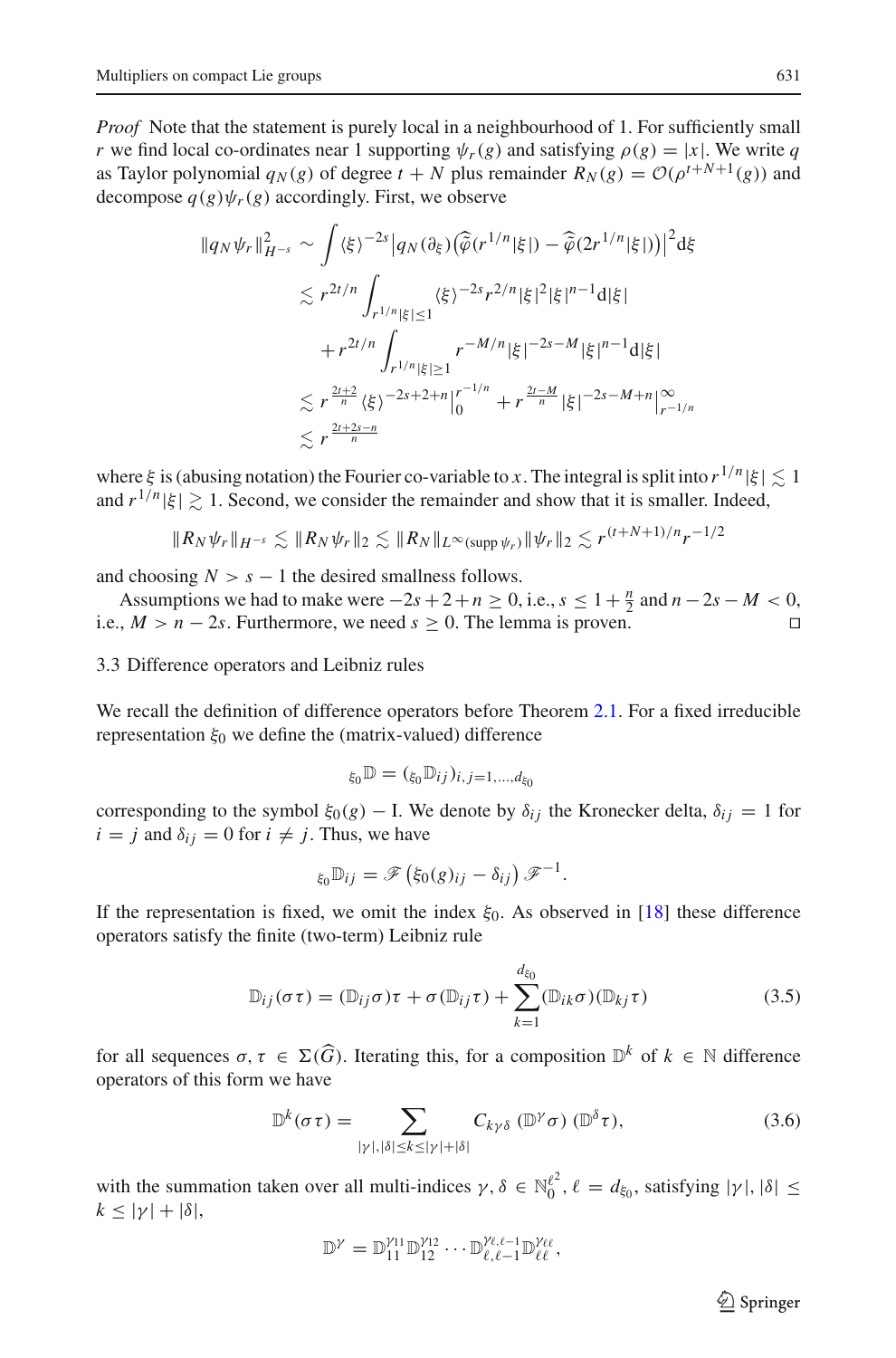and where constants  $C_{k \nu \delta}$  may depend on a particular form of  $\mathbb{D}^k$ .

<span id="page-11-1"></span>Denote by  $\triangle$  the difference operator associated to the symbol  $\rho^2(g)$  defined in [\(3.1\)](#page-7-1),

$$
\mathbb{A} = \mathscr{F} \rho^2(g) \mathscr{F}^{-1}.
$$
 (3.7)

By Lemma [3.1](#page-7-3) (2), this is a second order difference operator,  $\triangle \in \text{diff}^2(\widehat{G})$ , and in view of (3.1) it can be decomposed as<br>  $\triangle = -\sum_{i=1}^{\infty} \sum_{j=1}^{d_{\xi}} \mathbb{D}_{ij}.$  (3.8) [\(3.1\)](#page-7-1) it can be decomposed as

$$
\mathbb{A} = -\sum_{\xi \in \Delta_0} \sum_{i=1}^{d_{\xi}} \xi \mathbb{D}_{ii}.
$$
 (3.8)

Therefore, after summation of the Leibniz rules [\(3.5\)](#page-10-0) we observe that

<span id="page-11-2"></span>
$$
u1 = (aσ)π + σ(aπ) = (aσ)π + σ(aπ) - \sum_{\xi \in Δ_0} \sum_{i,j=1}^{d_{\xi}} (\xi \mathbb{D}_{ij} \sigma)(\xi \mathbb{D}_{ji} \tau).
$$
\n(3.9)

Iterating this, we observe that

we observe that  
\n
$$
\begin{aligned}\n\overline{\xi \in \Delta_0} \, i, j = 1 \\
\text{we observe that} \\
\mathbb{A}^2(\sigma \tau) &= \mathbb{A}\left( (\mathbb{A}\sigma) \tau + \sigma(\mathbb{A}\tau) + \sum (\mathbb{D}\sigma)(\mathbb{D}\tau) \right) \\
&= (\mathbb{A}^2 \sigma) \tau + 2(\mathbb{A}\sigma)(\mathbb{A}\tau) + \sigma(\mathbb{A}^2 \tau) \\
&+ \sum \left( (\mathbb{D}\mathbb{A}\sigma)(\mathbb{D}\tau) + (\mathbb{D}\sigma)(\mathbb{D}\mathbb{A}\tau) + (\mathbb{D}^2 \sigma)(\mathbb{D}^2 \tau) \right).\n\end{aligned}
$$

In the sum the orders of difference operators always add up to 4. Similar we obtain for higher orders *m*,

<span id="page-11-3"></span>
$$
\mathbb{A}^m(\sigma\tau) = (\mathbb{A}^m\sigma)\tau + \sigma(\mathbb{A}^m\tau) + \sum_{\ell=1}^{2m-1} \sum_j (Q_{\ell,j}\sigma)(\tilde{Q}_{\ell,j}\tau). \tag{3.10}
$$

for some difference operators  $Q_{\ell,j} \in \text{diff}^{\ell}(\widehat{G})$  and  $\widetilde{Q}_{\ell,j} \in \text{diff}^{2m-\ell}(\widehat{G})$ .

# 3.4 Proof of Theorem [2.1](#page-4-0)

We note that Theorem [2.1](#page-4-0) follows from its refined version which we give as Theorem [3.5](#page-11-0) below. Let  $\Delta_0$  be an extended root system as in Remark [3.2,](#page-8-0) and we define the family of first order difference operators associated to  $\Delta_0$  by<br>  $\mathscr{D}^1 = \{_{\xi_0} \mathbb{D}_{ij} = \mathscr{F} (\xi_0(g)_{ij} - \delta_{ij}) \mathscr{F}^{-1} : \xi_0 \in \Delta_0, 1 \$ order difference operators associated to  $\Delta_0$  by

$$
\mathscr{D}^1 = \{ \xi_0 \mathbb{D}_{ij} = \mathscr{F} \left( \xi_0(g)_{ij} - \delta_{ij} \right) \mathscr{F}^{-1} : \ \xi_0 \in \Delta_0, \ 1 \leq i, j \leq d_{\xi_0} \},
$$

where  $\delta_{ij}$  is the Kronecker delta. We write  $\mathcal{D}^k$  for the family of operators of the form  $\mathbb{D}^{\alpha} = \mathbb{D}_1^{\alpha_1} \cdots \mathbb{D}_l^{\alpha_l}$ , where  $\mathbb{D}_1, \ldots, \mathbb{D}_l \in \mathscr{D}^1$ , and for multi-indices  $\alpha = (\alpha_1, \ldots, \alpha_l)$  of any length but such that  $|\alpha| \le k$ . We note that for even  $\alpha$ , in view of [\(3.8\)](#page-11-2), the difference operator  $\mathbb{A}^{\kappa/2}$  is a linear combination of operators in  $\mathcal{D}^{\kappa}$ . In general, clearly  $\mathcal{D}^k \subset \text{diff}^k(\widehat{G})$ .

<span id="page-11-0"></span>**Theorem 3.5** *Denote by*  $\alpha$  *be the smallest even integer larger than*  $\frac{1}{2}$  dim *G. Let operator*  $A:C^{\infty}(G) \to \mathcal{D}'(G)$  *be left-invariant. Assume that its symbol*  $\sigma_A$  *satisfies* 

$$
\|\mathbb{A}^{\alpha/2}\sigma_A(\xi)\|_{\text{op}} \le C \langle \xi \rangle^{-\alpha}
$$
  

$$
\|\mathbb{D}^{\alpha}\sigma_A(\xi)\|_{\text{op}} \le C_{\alpha} \langle \xi \rangle^{-|\alpha|},
$$
 (3.11)

*as well as*

 $\circledcirc$  Springer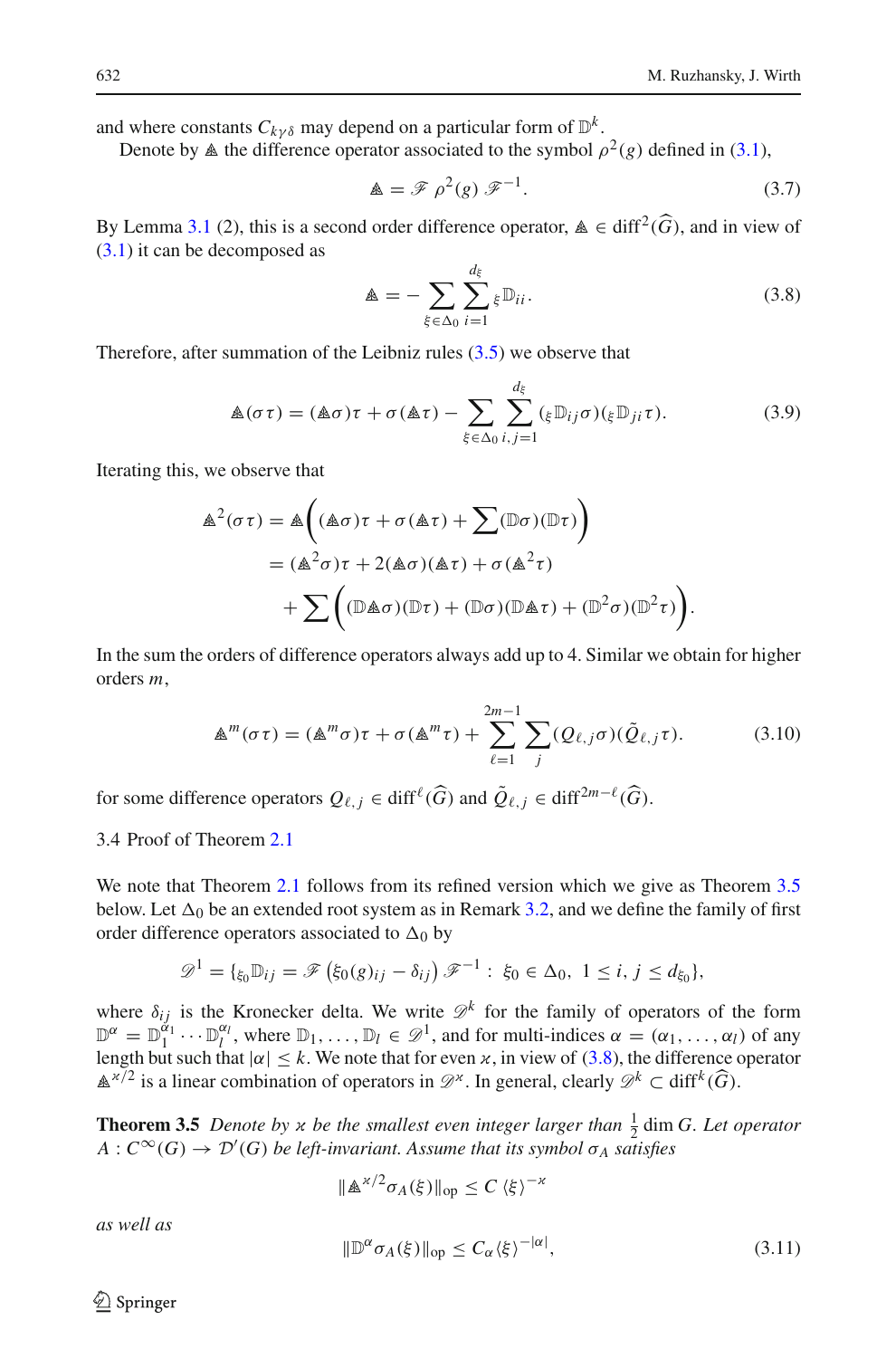*for all operators*  $\mathbb{D}^{\alpha} \in \mathcal{D}^{\times -1}$ , *and for all* [ξ] ∈ *G*. *Then the operator A is of weak type* (1, 1) *for all operators*  $\mathbb{D}^{\alpha}$ *and*  $L^p$ -bounded for all  $1 < p < \infty$ .

For the proof it is enough to check [\(3.3\)](#page-9-0) with appropriate  $\epsilon$ . If we choose  $\epsilon$  such that  $n(1 + \epsilon) = 4m, m \in \mathbb{N}$ , the condition is equivalent to

$$
\|\mathbb{A}^m(\sigma_A\widehat{\psi}_r)\|_{\ell^2(\widehat{G})} \lesssim r^{\frac{2m}{n}-\frac{1}{2}}.
$$
\n(3.12)

Applying the Leibniz rule [\(3.10\)](#page-11-3) to the left-hand side implies for fixed  $[\xi] \in G$  that we have

<span id="page-12-1"></span>
$$
\|\mathbb{A}^m(\sigma_A \widehat{\psi}_r)(\xi)\|_{\text{HS}} \le \|\mathbb{A}^m \sigma_A(\xi)\|_{\text{op}} \|\widehat{\psi}_r(\xi)\|_{\text{HS}} + \|\sigma_A(\xi)\|_{\text{op}} \|\mathbb{A}^m \widehat{\psi}_r(\xi)\|_{\text{HS}} + \sum_{\ell=1}^{2m-1} \sum_j \| \langle \xi \rangle^{\ell} Q_{\ell,j} \sigma_A(\xi) \|_{\text{op}} \|\langle \xi \rangle^{-\ell} \widetilde{Q}_{\ell,j} \widehat{\psi}_r\|_{\text{HS}}
$$

for certain differences  $Q_{\ell,j} \in \text{diff}^{\ell}(\widehat{G})$  of order  $\ell$  arising from Leibniz rule and corresponding differences  $\tilde{Q}_{\ell,j} \in \text{diff}^{2m-\ell}(\widehat{G})$ . Summing  $d_{\xi}$  times these inequalities over [ $\xi$ ]  $\in \widehat{G}$  and using the assumptions of Theorem [3.5,](#page-11-0) we can apply Lemma [3.4](#page-9-1) in the form

$$
\|\tilde{q}_{\ell,j}\psi_r\|_{H^{-\ell}} \lesssim r^{\frac{2m}{n}-\frac{1}{2}}\tag{3.13}
$$

for  $0 \le \ell \le 1 + \frac{n}{2}$ . Under the assumption that  $2m \le 2 + \frac{n}{2}$  this implies the desired estimate [\(3.12\)](#page-12-1).

*Remark 3.6* Note, that the number of difference conditions is  $x = 2m$ , where  $\frac{n}{2} < x \leq 2 + \frac{n}{2}$ . as we have to assure that  $\epsilon > 0$  and that Lemma [3.4](#page-9-1) is applicable.

# <span id="page-12-0"></span>**4 Applications to central multipliers** -

We turn to some applications of Theorem [2.1.](#page-4-0) First we collect some statements about central sequences  $\sigma \in \Sigma(G)$ ,  $\sigma(\xi) = \sigma_{\xi}$ I. Particular examples of interest are defined in terms of  $d_{\xi}$  or  $\lambda_{\xi}$  or appear in connection with invariant multipliers on homogeneous spaces with respect to massive subgroups. For the sake of simplicity we assume in the sequel that  $\sigma_{\xi}$  is defined on the full weight lattice  $\Lambda \subset \mathfrak{t}^*$  for the Cartan subalgebra t, and treat *G* as subset of  $\Lambda$  representations identified with their dominant highest weights. We refer to e.g. [10] for  $\Lambda$ , representations identified with their dominant highest weights. We refer to e.g. [\[10](#page-20-15)] for Weyl group, Weyl dimension and Weyl character formula. We will use a notion of difference operators on the weight lattice; difference operators of higher order are understood as iterates of first order forward differences on this lattice.

4.1 Some auxiliary statements on central sequences

First, we consider the sequence  $d<sub>\xi</sub>$  of dimensions of representations. We extend the sequence  $d_{\xi}$  to the full weight lattice by Weyl's dimension formula (after fixing the set  $\Delta_0^+$  of positive roots).

<span id="page-12-4"></span>**Lemma 4.1** *The sequence d*<sup>ξ</sup> *satisfies the polynomial bound*

$$
d_{\xi} \lesssim \langle \xi \rangle^{\ell}, \qquad \ell = |\Delta_0^+| \le \frac{1}{2}(n - \text{rank } G), \tag{4.1}
$$

<span id="page-12-3"></span><span id="page-12-2"></span>*together with the hypoellipticity estimate*

$$
\frac{|\Delta_k d_\xi|}{|d_\xi|} \le C_k \langle \xi \rangle^{-k}, \qquad d_\xi \neq 0,
$$
\n(4.2)

 $\circled{2}$  Springer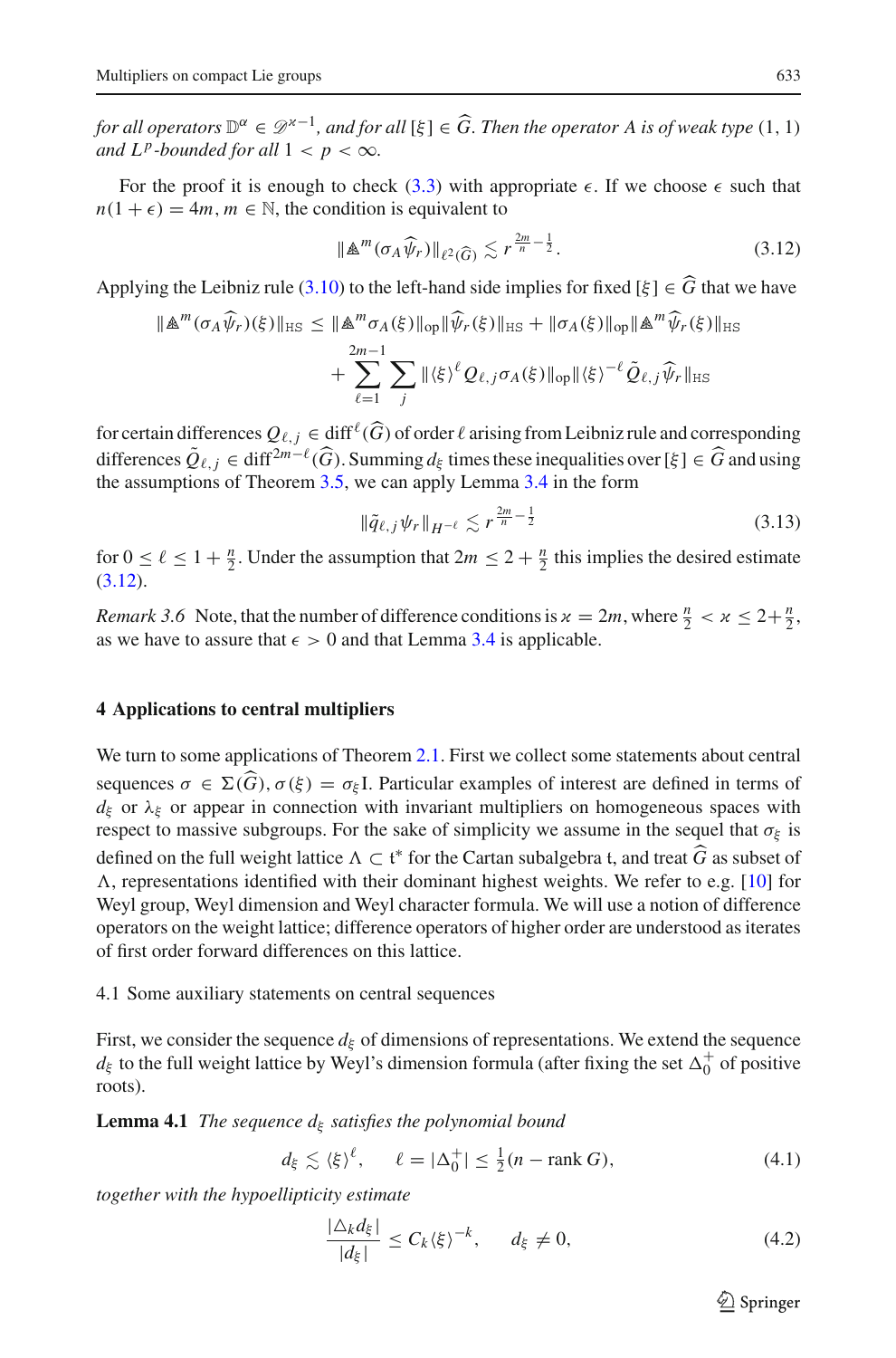*for any difference operator*  $\Delta_k$  *of order* k acting *on the weight lattice.* 

*Proof* We recall first, that the dimension  $d_{\xi}$  can be expressed in terms of the heighest weights (for simplicity also denoted by the variable  $\xi \in \Lambda \subset \mathfrak{t}^*, \mathfrak{t} = T_1 \mathcal{T}$  for  $\mathcal{T} \subset G$  a maximal torus of  $G$ ) by Weyl's dimension formula torus of *G*) by Weyl's dimension formula

$$
d_{\xi} = \frac{\prod_{\alpha \in \Delta_0^+} (\xi + \rho, \alpha)}{\prod_{\alpha \in \Delta_0^+} (\rho, \alpha)}, \qquad \rho = \frac{1}{2} \sum_{\alpha \in \Delta_0^+} \alpha.
$$
 (4.3)

The sum goes over the positive roots  $\alpha \in \Delta_0^+$ , which form a subset of the set  $\Delta_0$  used before. Weyl's dimension formula directly implies [\(4.1\)](#page-12-2) from  $\langle \xi \rangle \sim 1 + ||\xi||$ .

In order to prove [\(4.2\)](#page-12-3) we consider first an arbitrary difference of first order of the form  $\Delta_{\tau} d_{\xi} = d_{\xi+\tau} - d_{\xi}$  for a suitable lattice vector  $\tau \in \Lambda$ . Then, an elementary calculation shows that sider first an arbitrary differenties<br>titice vector  $\tau \in \Lambda$ . Then, a<br> $(\xi + \rho, \alpha) + (\tau, \alpha)$  -  $\prod$  $\ddot{\phantom{0}}$ 

$$
\frac{\Delta_{\tau}d_{\xi}}{d_{\xi}} = \frac{\prod_{\alpha \in \Delta_0^+} ((\xi + \rho, \alpha) + (\tau, \alpha)) - \prod_{\alpha \in \Delta_0^+} (\xi + \rho, \alpha)}{\prod_{\alpha \in \Delta_0^+} (\xi + \rho, \alpha)}
$$

and, therefore, we see that the right-hand side indeed behaves like  $\langle \xi \rangle^{-1}$  for all  $d_{\xi} \neq 0$ . The full statement follows in analogy.

In the following we extend the family of characters  $\chi_{\xi}$  from [ $\xi$ ]  $\in G$  to the full weight lattice using the Weyl character formula *j*(exp *x*)  $\chi_{\xi}$ (exp *x*) =  $\sum$ 

$$
j(\exp x)\chi_{\xi}(\exp x) = \sum_{\omega \in \mathcal{W}} sign(\omega)e^{2\pi i(\omega(\xi+\rho),x)}
$$
(4.4)

for  $x \in \mathfrak{t} \subset \mathfrak{g}$  the Cartan subalgebra and *W* its Weyl group. As usual

$$
\sum_{\omega \in \mathcal{W}} \text{degree}(x) = \sum_{\omega \in \mathcal{W}} \text{degree}(x) \tag{1.5}
$$
\n
$$
j(\exp x) = \sum_{\omega \in \mathcal{W}} \text{sign}(\omega) e^{2\pi i(\omega \rho, x)} \tag{4.5}
$$

denotes the Weyl denominator. As  $\chi_{\xi} : \mathcal{T} \to \mathbb{C}$  is invariant under the adjoint action it extends to a unique central function on the group *G*. We collect two properties of these functions related to averaging over orbits of the Weyl group.<br> **Lemma 4.2** Let  $\mathcal{O}_{\xi} := \{\omega \xi : \xi \in \mathcal{W}\}\$ . Then<br>  $\sum \chi_{\xi'}(\exp x) = \sum$ 

<span id="page-13-1"></span>**Lemma 4.2** *Let*  $\mathcal{O}_{\xi} := \{\omega \xi : \xi \in \mathcal{W}\}\)$ *. Then* 

$$
\sum_{\xi' \in \mathcal{O}_{\xi}} \chi_{\xi'}(\exp x) = \sum_{\xi' \in \mathcal{O}_{\xi}} e^{2\pi i (\xi', x)}
$$
(4.6)  

$$
\chi_{\xi'}(\exp x) \chi_{\xi_*}(\exp x) = \sum \chi_{\xi_* + \xi'}(\exp x)
$$
(4.7)

<span id="page-13-2"></span>*and*

$$
\sum_{\xi' \in \mathcal{O}_{\xi}} \chi_{\xi'}(\exp x) \chi_{\xi_*}(\exp x) = \sum_{\xi' \in \mathcal{O}_{\xi}} \chi_{\xi_* + \xi'}(\exp x)
$$
(4.7)

<span id="page-13-0"></span>*for any fixed pair* ξ, ξ<sub>\*</sub> ∈ Λ. *Furthermore*,

$$
\int_{G} \chi_{\xi_{*}}(g) \overline{\chi_{\xi}(g)} dg = \begin{cases} sign(\omega) & \exists \omega \in \mathcal{W} : \omega(\xi + \rho) = \xi^{*} + \rho, \\ 0 & otherwise. \end{cases}
$$
(4.8)

*Proof* Using Weyl character formula we obtain

$$
\int_{G}^{G} \text{where } \int_{G}^{G} \text{ for } G \text{ and } G \text{ is the same as } \int_{G}^{G} \text{ for } G \text{ and } G \text{ is the same as } \int_{G}^{G} (\exp x) \sum_{\xi' \in \mathcal{O}_{\xi}} \chi_{\xi'}(\exp x) = \sum_{\xi' \in \mathcal{O}_{\xi}} \sum_{\omega \in \mathcal{W}} \text{sign}(\omega) e^{2\pi i (\omega(\xi' + \rho), x)}
$$

 $\mathcal{L}$  Springer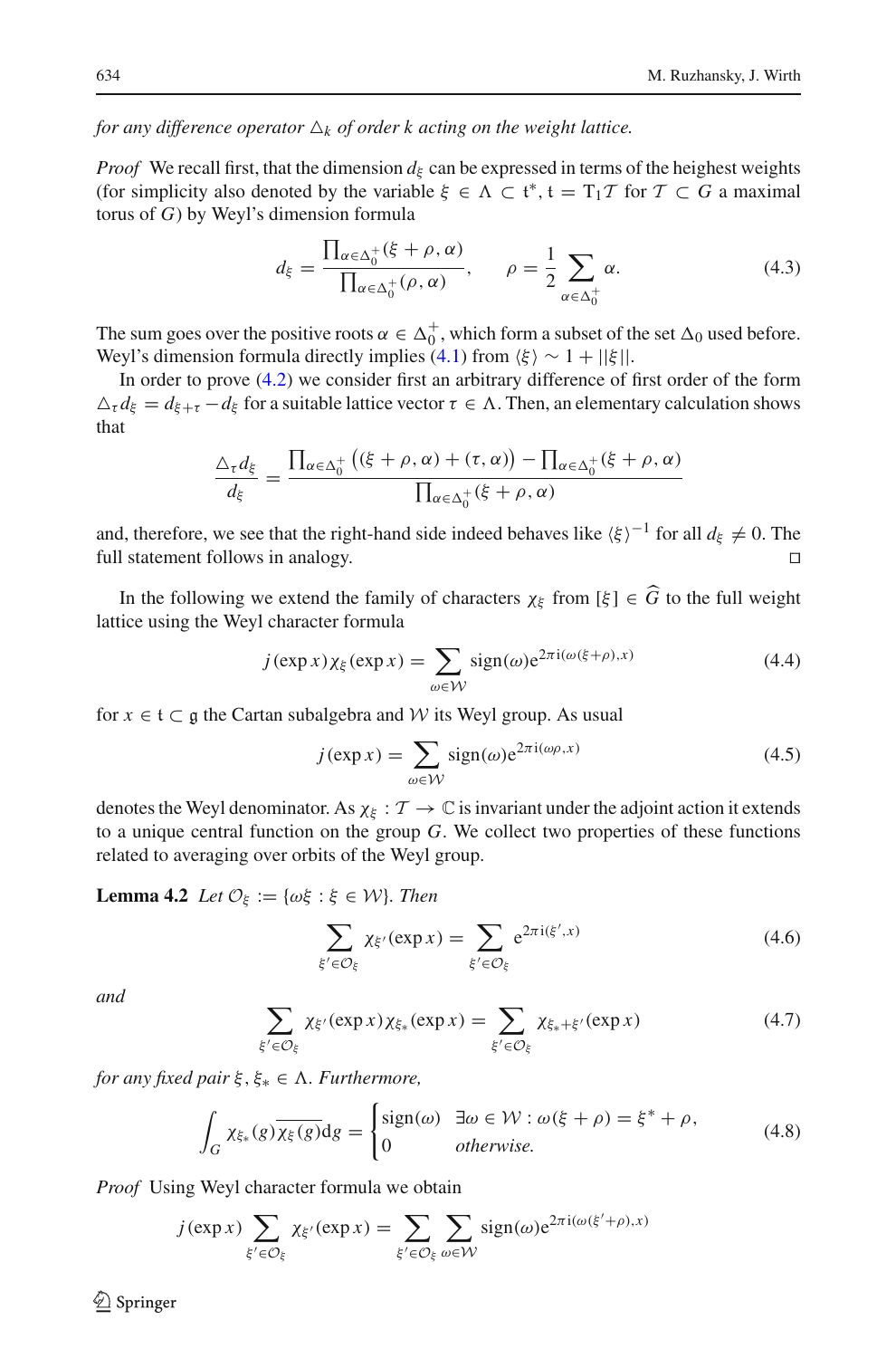$$
= \sum_{\omega \in \mathcal{W}} sign(\omega) \left( \sum_{\xi' \in \mathcal{O}_{\xi}} e^{2\pi i(\omega\xi',x)} \right) e^{2\pi i(\omega\rho,x)}
$$

$$
= j(\exp x) \sum_{\xi' \in \mathcal{O}_{\xi}} e^{2\pi i(\xi',x)}
$$

using that elements of *W* permute the orbit  $\mathcal{O}_{\xi}$  and hence the first identity. Similarly we obtain<br>  $(j(\exp x))^2 \sum \chi_{\xi_{\xi}}(\exp x) \chi_{\xi'}(\exp x)$ obtain

$$
(j(\exp x))^2 \sum_{\xi' \in \mathcal{O}_{\xi}} \chi_{\xi_*}(\exp x) \chi_{\xi'}(\exp x)
$$
  
= 
$$
\sum_{\xi' \in \mathcal{O}_{\xi}} \left( \sum_{\omega \in \mathcal{W}} sign(\omega) e^{2\pi i(\omega(\xi_* + \rho), x)} \right) \left( \sum_{\omega' \in \mathcal{W}} sign(\omega') e^{2\pi i(\omega'(\xi' + \rho), x)} \right)
$$
  
= 
$$
\sum_{\omega \in \mathcal{W}} \sum_{\omega' \in \mathcal{W}} \left( \sum_{\xi' \in \mathcal{O}_{\xi}} sign(\omega) e^{2\pi i(\omega(\omega^{-1}\omega'\xi' + \xi_* + \rho), x)} \right) sign(\omega') e^{2\pi i(\omega'\rho, x)}
$$
  
= 
$$
(j(\exp x))^2 \sum_{\xi' \in \mathcal{O}_{\xi}} \chi_{\xi_* + \xi'}(\exp x).
$$

Furthermore, [\(4.8\)](#page-13-0) follows by Weyl integration formula,

$$
\int \chi_{\xi_*}(g) \overline{\chi_{\xi}(g)} dg = \frac{1}{|\mathcal{W}|} \sum_{\omega,\omega' \in \mathcal{W}} sign(\omega \omega') \int_{\mathbb{R}^k/\mathbb{Z}^k} e^{2\pi i(\omega(\xi_*+\rho)-\omega'(\xi+\rho),x)} dx
$$

combined with the orthogonality relations of trigonometric functions and the fact that *W* acts simply and transitively on the chambers. simply and transitively on the chambers.

<span id="page-14-0"></span>**Lemma 4.3** *Assume G is semi-simple. Then by* [\(4.6\)](#page-13-1)

$$
=
$$
  
**18.4.3** Assume G is semi-simple. Then by (4.6)  
trace Ad(exp x) – rank  $G = \sum_{\xi \in \Delta_0} \sum_{\xi' \in \mathcal{O}_{\xi}} e^{2\pi i (\xi', x)} = \sum_{\xi \in \Delta_0} \sum_{\xi' \in \mathcal{O}_{\xi}} \chi_{\xi'}(\exp x).$  (4.9)

For the following we assume that  $\sigma \in \Sigma(G)$  is central,  $\sigma(\xi) = \sigma_{\xi}I$ . This corresponds to a distribution  $\mathscr{F}^{-1}\sigma \in \mathcal{D}'(G)$  invariant under the adjoint action of the group. The following lemma explains the action of the difference operator  $\triangle$  on  $\sigma$ . We understand  $d_{\xi} \sigma_{\xi}$  as scalar sequence on the lattice of dominant weights extended by the action of the Weyl group

$$
\sigma_{\xi'} = \sigma_{\xi}, \quad \text{if } \exists \omega \in \mathcal{W} : \xi' + \rho = \omega(\xi + \rho)
$$

and recall that  $d_{\xi}$  and  $\chi_{\xi}$  behave odd

$$
d_{\xi'} = sign(\omega)d_{\xi}, \quad \chi_{\xi'} = sign(\omega)\chi_{\xi}, \quad \text{if } \exists \omega \in \mathcal{W} : \xi' + \rho = \omega(\xi + \rho).
$$

<span id="page-14-2"></span>**Lemma 4.4** *Assume G is semi-simple. Then there exists a second order difference operator*  $\Delta_2$  *acting on the lattice of heighest weights such that* 

$$
d_{\xi} \mathbb{A}\sigma = \Delta_2 (d_{\xi} \sigma_{\xi}) \mathbf{I}
$$
 (4.10)

<span id="page-14-1"></span>*holds true.*

<sup>2</sup> Springer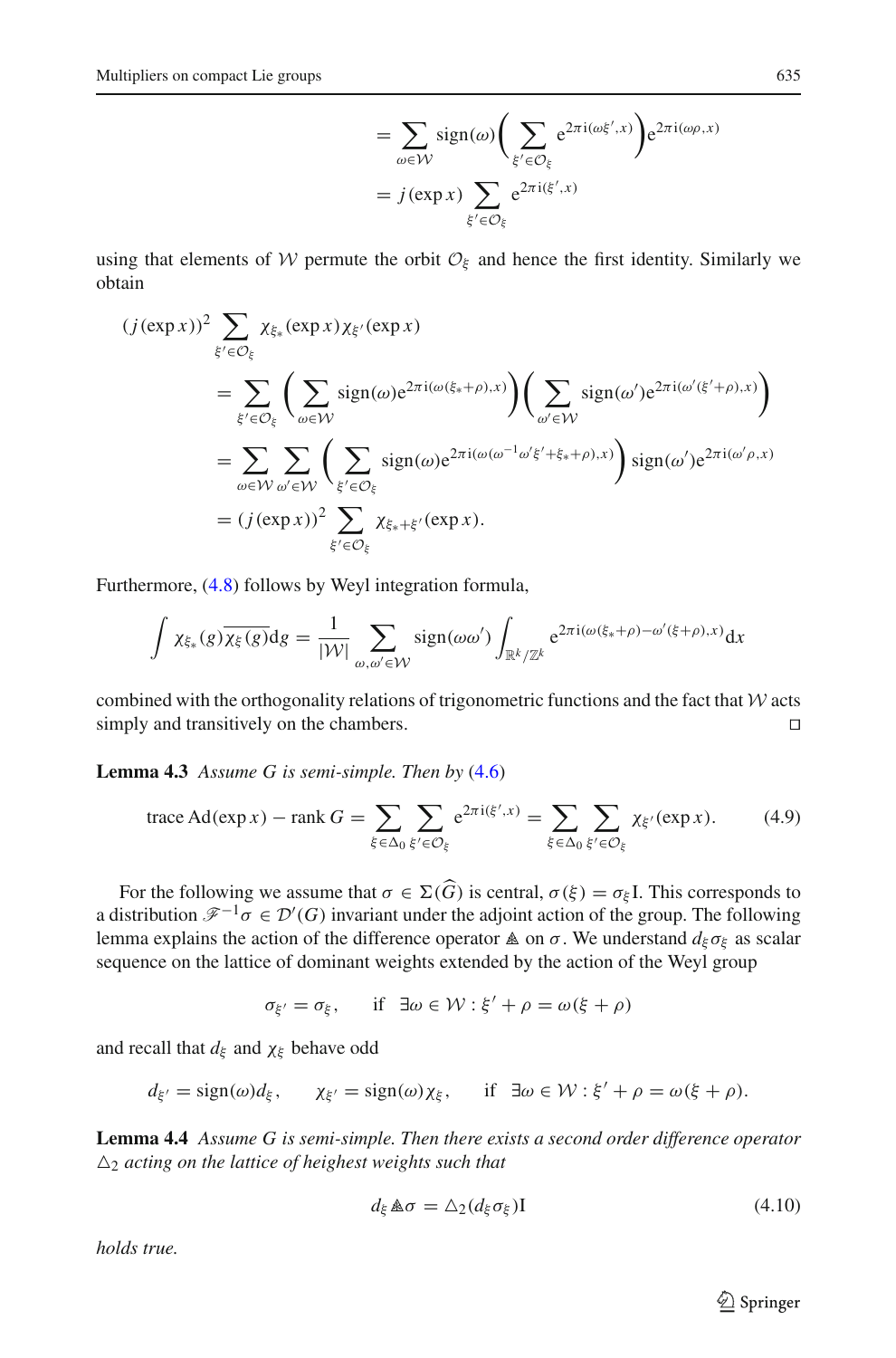*Proof* It suffices to prove the formula for elementary sequences  $\sigma_{\xi}$  which are  $1/d_{\xi_{*}}$  for some dominant  $\xi = \xi_*$  and 0 otherwise. Then  $\hat{\mathbb{A}} \sigma$  is the Fourier transform of  $\rho^2(g) \chi_{\xi_*}(g)$ , which<br>in turn can be calculated based on equation (4.7) and (4.9),<br> $\mathcal{F}[\hat{\mathbb{A}} \sigma] = (\dim G - \text{trace } \text{Ad}) \chi_{\xi_*} = \sum \left( \delta_{\xi} \chi$ in turn can be calculated based on equation  $(4.7)$  and  $(4.9)$ ,

$$
\mathscr{F}[\mathbb{A}\sigma] = (\dim G - \text{trace Ad}) \chi_{\xi_*} = \sum_{\xi \in \Delta_0} \left( \delta_{\xi} \chi_{\xi_*} - \sum_{\xi' \in \mathcal{O}_{\xi}} \chi_{\xi'} \chi_{\xi_*} \right)
$$

$$
= \sum_{\xi \in \Delta_0} \left( \delta_{\xi} \chi_{\xi_*} - \sum_{\xi' \in \mathcal{O}_{\xi}} \chi_{\xi_* + \xi'} \right) = \mathscr{F}[(d_{\xi}^{-1} \Delta_2(d_{\xi} \sigma_{\xi}))]
$$

with  $\delta_{\xi} = |\mathcal{O}_{\xi}|$  and the difference operator

$$
\sum_{\xi \in \mathcal{O}_{\xi}} \mathcal{L}_{\xi} = \sum_{\xi' \in \Delta_0} \left( \delta_{\xi'} \tau_{\xi} - \sum_{\xi'' \in \mathcal{O}_{\xi'}} \tau_{\xi - \xi''} \right)
$$

acting on the weight lattice  $\Lambda$ . Near the walls of the Weyl chamber we made use of the particular extension of  $\sigma_{\xi}$ . The difference operator  $\Delta_2$  annihilates linear functions on the lattice and is therefore of second order. lattice and is therefore of second order.

*Example 4.5* On the group  $\mathbb{S}^3 \simeq$  SU(2) we obtain for  $\mathbb{A} \sim d_1$  – trace  $t^1$  (in the notation of [\[15\]](#page-20-8)) that central sequences  $\sigma^{\ell}$  satisfy [\(4.10\)](#page-14-1) with  $\Delta_2 \sigma^{\ell} = 2\sigma^{\ell} - \sigma^{\ell-1} - \sigma^{\ell+1}$ , which is (up to sign) the usual second order difference on  $\frac{1}{2}\mathbb{Z}$ .

*Remark 4.6* The statement of Lemma [4.4](#page-14-2) extends to arbitrary compact groups. The additional representations used to define  $\rho^2(g)$  give more summands adding up to another second order difference operator on the lattice.

*Remark 4.7* N. Weiss used in [\[23](#page-21-0)] the remarkably similar looking function

stitute:

\n
$$
\text{in [23] the remarkably similar look}
$$
\n
$$
\gamma(\exp \tau) = \sum_{\omega \in \mathcal{W}} e^{2\pi i(\omega \rho, \tau)} - |\mathcal{W}|,
$$

*W* the Weyl group and again  $\rho$  the Weyl vector, in place of our distance function  $\rho^2(g)$  =  $\dim G$  − trace Ad(*g*). This function seems to simplify the treatment of central multipliers (as the associated difference operator  $\delta$  acts in a much simpler way on central sequences), but it does not allow the use of a finite Leibniz rule which is important for our proof in the non-central case. It is remarkable that  $\delta d_{\xi} = 0$ .

#### 4.2 Functions of the Laplacian

We say a bounded function *f* defined on a normed linear space *V* has an asymptotic expansion at  $\infty$ ,

defined on a normed linear space V has an asymptotic expansion  
\n
$$
f(\eta) \sim \sum_{k=0}^{\infty} f_k(\eta), \qquad |\eta| \to \infty
$$
\n(4.11)

<span id="page-15-0"></span>if there exist functions  $f_k(\eta)$ , homogeneous of order *k* for large  $\eta$ , such that

$$
k=0
$$
\n
$$
n(n), \text{ homogeneous of order } k \text{ for large } \eta, \text{ such that}
$$
\n
$$
|f(\eta) - \sum_{k=0}^{N} f_k(\eta)| \leq C_N (1+|\eta|)^{-N}
$$
\n(4.12)

holds true for certain constants  $C_N$ . We fix a maximal torus  $T$  of  $G$  and denote by  $\mathfrak{t}^*$  the dual of its Lie algebra of its Lie algebra.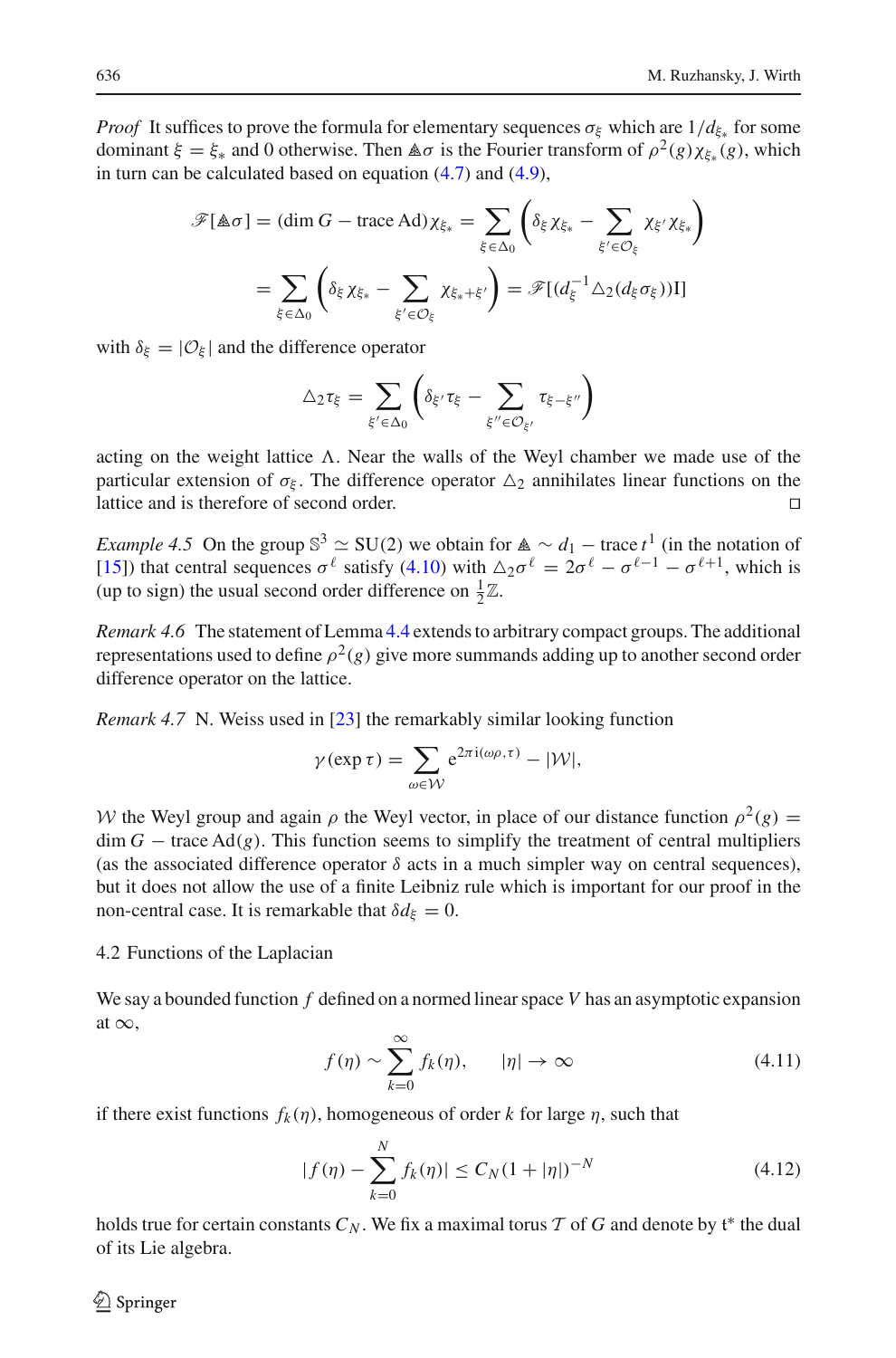**Lemma 4.8** *Assume*  $f: t^* \to \mathbb{C}$  *is bounded, even under the action of the Weyl group,* 

$$
f(\xi) = f(\xi')
$$
 if  $\xi' + \rho = \omega(\xi + \rho)$  for some  $\omega \in \mathcal{W}$ ,

*and has an asymptotic expansion into smooth components at*  $\infty$ *, and denote by*  $f(\xi)$  *its restriction to the weight lattice*  $\Lambda \subset \mathfrak{t}^*$ *. Then the central sequence*  $f(\xi)$ *I defines an L<sup>p</sup>-*<br>bounded multiplier on G for all  $1 \leq n \leq \infty$ *bounded multiplier on G for all*  $1 < p < \infty$ *.* 

<span id="page-16-2"></span>*Remark 4.9* It is enough to assume the asymptotic expansion up to fixed finite order  $\alpha$  as in Theorem [2.1.](#page-4-0)

*Proof* We identify  $t^*$  with  $\mathbb{R}^t$ ,  $t = \text{rank } G$ , which is the space *V* in definition [\(4.11\)](#page-15-0).<br>In a first step let  $f_t(n)$  be smooth and homogoneous of degree  $-k$  on  $|n| > t$ 

In a first step let  $f_k(\eta)$  be smooth and homogoneous of degree  $-k$  on  $|\eta| \ge 1$ . Then  $f_k \in S^{-k}(\mathbb{R}^t)$  and by the arguments of [\[15](#page-20-8), Theorem 4.5.3] we immediately get that the restriction of *f* to the lattice belongs to the symbol class  $\mathscr{S}_1^{-k}(\mathcal{T})$ . mogoneous o<br>
Fheorem 4.5.<br>
hbol class  $\mathcal{S}_1$ <br>  $(1 + |\eta|)^{-N}$ 

Furthermore, lattice differences preserve  $\mathcal{O}((1+|\eta|)^{-N})$  for any *N*. Therefore, choosing *N* in dependence on the order of the difference we immediately see that the restriction of *f* to the lattice belongs to  $\mathcal{S}_1^0(\mathcal{T})$ .

In order to obtain the  $L^p$ -boundedness we follow the proof of Theorem [2.1.](#page-4-0) Note that  $\psi_r$ is defined in terms of the pseudo-distance  $\rho$  and therefore central. Hence  $\psi_r(\xi)$  is a central sequence (also denoted by  $\psi_r(\xi)$  for the moment and extended evenly to the full lattice) and thus by Lemma [4.4](#page-14-2) in combination with Lemma [4.1](#page-12-4) we obtain the desired bounds for the --HS-norm of

$$
\mathbb{A}(f(\xi)\widehat{\psi}_r(\xi)) = \frac{1}{d_{\xi}} \Delta_2(d_{\xi}f(\xi)\widehat{\psi}_r(\xi))
$$

and for corresponding higher differences with respect to  $\triangle$ .

<span id="page-16-1"></span>**Corollary 4.10** Assume  $f : \mathbb{R}_+ \to \infty$  has an asymptotic expansion up to order x into *homogeneous components at*  $\infty$ *. Then*  $f(-\Delta)$  *is bounded on*  $L^p(G)$  *for*  $1 < p < \infty$ *.* 

*Proof* This follows from the fact that

$$
\lambda_{\xi}^{2} = ||\xi + \rho||^{2} - ||\rho||^{2}
$$

is even and has the desired asymptotic expansion in  $\xi$ . This implies that  $f(\lambda_{\xi}^2)$  also has an asymptotic expansion, see Remark [4.9,](#page-16-2) and one-dimensionality allows one to choose the components of the expansion as smooth functions.  $\Box$ 

*Remark 4.11* Coifman and G. Weiss showed in [\[7\]](#page-20-16) that central multipliers correspond to  $L^p(G)$ -bounded operators if  $\mathcal{D}(d_\xi \sigma_\xi)$  is an  $L^p(\mathcal{T})$ -bounded multiplier on the corresponding lattice, where  $\mathscr D$  is the product of elementary (backward) differences  $\Delta_{-\alpha}$  corresponding to the positive roots  $\alpha \in \Delta_0^+$ .

#### <span id="page-16-0"></span>**5 Applications to non-central operators**

In this section we give applications to invariant and non-invariant operators. Difference operators  $\mathbb{D}^{\alpha}$  in this section correspond to those in Theorem [2.1](#page-4-0) for simplicity of the formulations. However, in Remark [5.3](#page-19-1) we explain that those associated to the extended root system analogously to those in Theorem [3.5](#page-11-0) will suffice.

$$
\Box
$$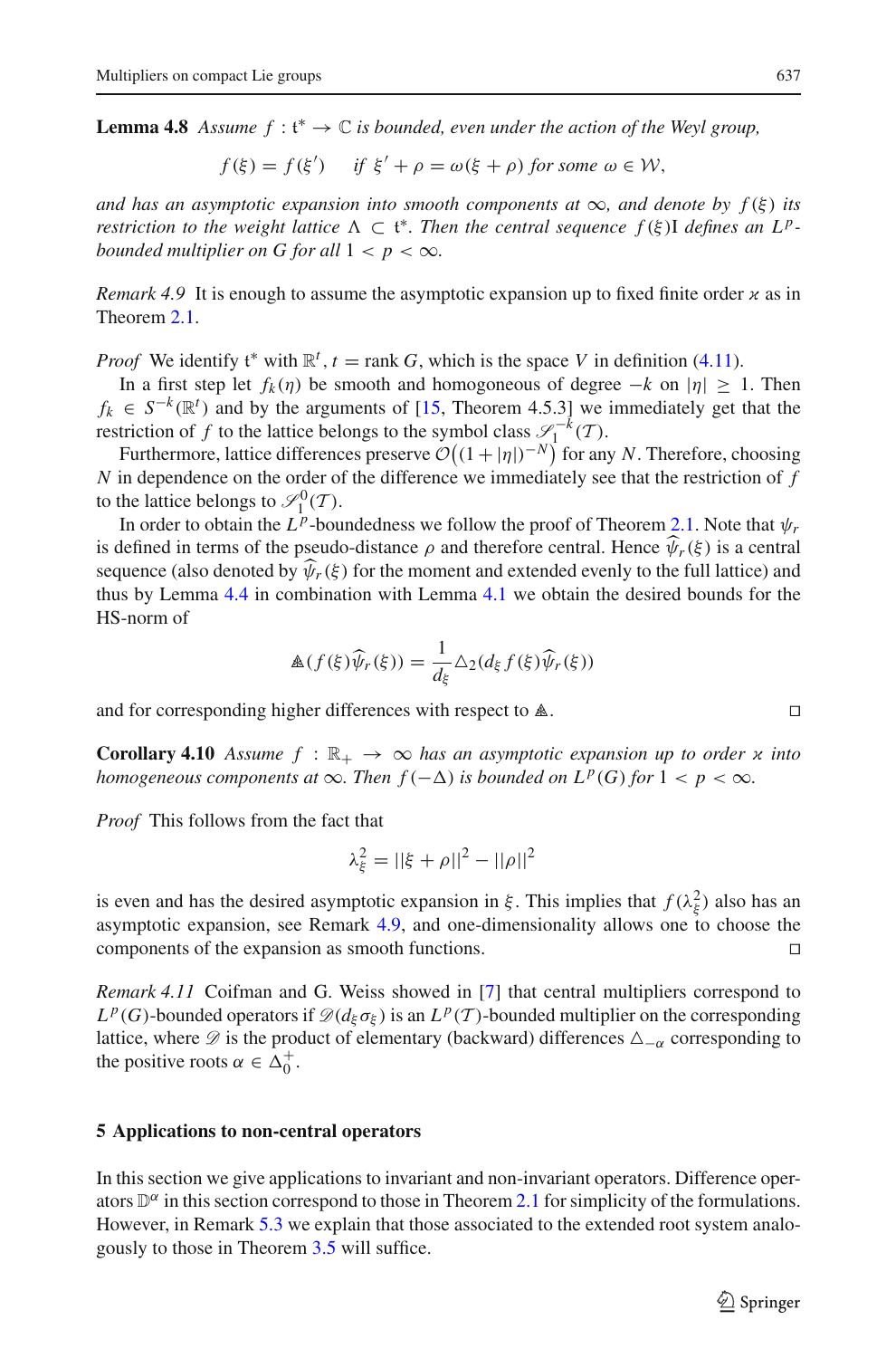5.1 Mapping properties of operators of order zero.

As a second main example we consider operators associated to symbols  $\mathcal{S}_{\rho}^{0}(G)$  of type  $\rho \in [0, 1]$ , i.e. matrix symbols for which

$$
\|\mathbb{D}^{\alpha}\sigma_A(\xi)\|_{\text{op}} \leq C_{\alpha}\langle \xi \rangle^{-\rho|\alpha|},
$$

holds for all  $\alpha$  and all  $[\xi] \in G$ , and ask for mapping properties of such operators within Sobolev spaces over  $L^p(G)$ . Such symbol classes appear naturally as parametrices for nonelliptic operators, see Example [2.6](#page-5-0) and Corollary [2.7.](#page-5-1) We now give a refined version of a multiplier theorem for such operators:

<span id="page-17-0"></span>**Corollary 5.1** *Let*  $\rho \in [0, 1]$  *and let*  $x$  *be the smallest even integer larger than*  $\frac{1}{2}$  dim *G*. *Assume that A is a left-invariant operator on G with matrix symbol*  $\sigma_A$  *satisfying* 

$$
\|\mathbb{D}^{\alpha}\sigma_A(\xi)\|_{\text{op}} \le C_{\alpha}\langle \xi \rangle^{-\rho|\alpha|} \text{ for all } |\alpha| \le \varkappa \tag{5.1}
$$

<span id="page-17-1"></span>*and all*  $[\xi] \in \widehat{G}$ . *Then A is a bounded operator mapping the Sobolev space W<sup><i>p*,*r*</sup>(*G*) *into*<br>*and all*  $[\xi] \in \widehat{G}$ . *Then A is a bounded operator mapping the Sobolev space W<sup><i>p*,*r*</sup>(*G*) *into*  $L^p(G)$  *for*  $1 < p < \infty$  *and* ii

$$
r = \varkappa (1 - \rho) \left| \frac{1}{p} - \frac{1}{2} \right|.
$$

*Proof* The proof follows by interpolation from two end point statements, the trivial one for  $p = 2$  and the fact that  $\langle \xi \rangle^{-\alpha(1-\rho)} \sigma_A(\xi)$  defines an operator of weak type (1, 1) on *L*<sup>1</sup>(*G*). The latter follows from Theorem [2.1](#page-4-0) in combination with Leibniz rule [\(3.6\)](#page-10-1) for difference operators,

$$
\|\mathbb{D}^{\alpha}\langle\xi\rangle^{-\varkappa(1-\rho)}\sigma_A(\xi)\|_{\text{op}}\lesssim \sum_{\ell,m\leq|\alpha|\leq\ell+m}\langle\xi\rangle^{-\varkappa(1-\rho)-\ell-m\rho}\lesssim \langle\xi\rangle^{-\varkappa+(\varkappa-|\alpha|)\rho}
$$

which can be estimated by  $\langle \xi \rangle^{-|\alpha|}$  whenever  $|\alpha| \leq \varkappa$ .

Similar to Remark [5.3,](#page-19-1) Corollary [5.1](#page-17-0) remains true if in  $(5.1)$  we take only the single difference  $\triangle$  of order  $\chi$  and only those differences that are associated to the extended root system  $\Delta_0$  for  $|\alpha| \leq x - 1$ , if we apply Theorem [3.5](#page-11-0) instead of Theorem [2.1](#page-4-0) in the proof.

We also note that the variable coefficient version  $\mathcal{S}_{\rho,\delta}^m(G)$  of these classes  $\mathcal{S}_{\rho}^m(G)$ , especially the class  $\mathcal{S}^m_{1,\frac{1}{2}}(G)$ , played an important role in the proof of the sharp Gårding inequality on compact Lie groups in [\[16\]](#page-20-17).

5.2 Proof of Corollary [2.7](#page-5-1)

Let *X* be left-invariant vector field on the group *G* with  $\sigma_X(\xi) = (X\xi)(1)$  as its symbol. We assume<sup>[3](#page-17-2)</sup> that the bases of the representation spaces are chosen such that  $\sigma_X(\xi)$  is diagonal for all  $[\xi] \in G$ . Let further  $[\eta] \in G$  be a fixed representation with associated differences  $\mathbb{D}_{ij} = n \mathbb{D}_{ij}$ . Then for some  $\tau_{ij}$  we have

$$
\mathbb{D}_{ij}\sigma_X = (X\eta_{ij})(1)I_{d_{\xi}\times d_{\xi}} = \tau_{ij}I_{d_{\xi}\times d_{\xi}}
$$

as can be seen immediately on the Fourier side and follows from  $\mathscr{F}\delta_1 = I_{d_\xi \times d_\xi}$ . By our  $\mathbb{D}_{ij}\sigma_X = (X\eta_{ij})(1)I_{d_{\xi}\times d_{\xi}} = \tau_{ij}I_{d_{\xi}\times d_{\xi}}$ <br>as can be seen immediately on the Fourier side and follows from  $\mathscr{F}\delta_1 = I_{d_{\xi}\times d_{\xi}}$ . By our<br>choice of representation spaces,  $\tau_{ij} = 0$  for  $i \neq j$  and  $\sum_j \tau_{jj$ 

$$
\Box
$$

<span id="page-17-2"></span><sup>&</sup>lt;sup>3</sup> This can always be arranged by diagonalising symmetric matrices; see also [\[15](#page-20-8), Remark 10.4.20].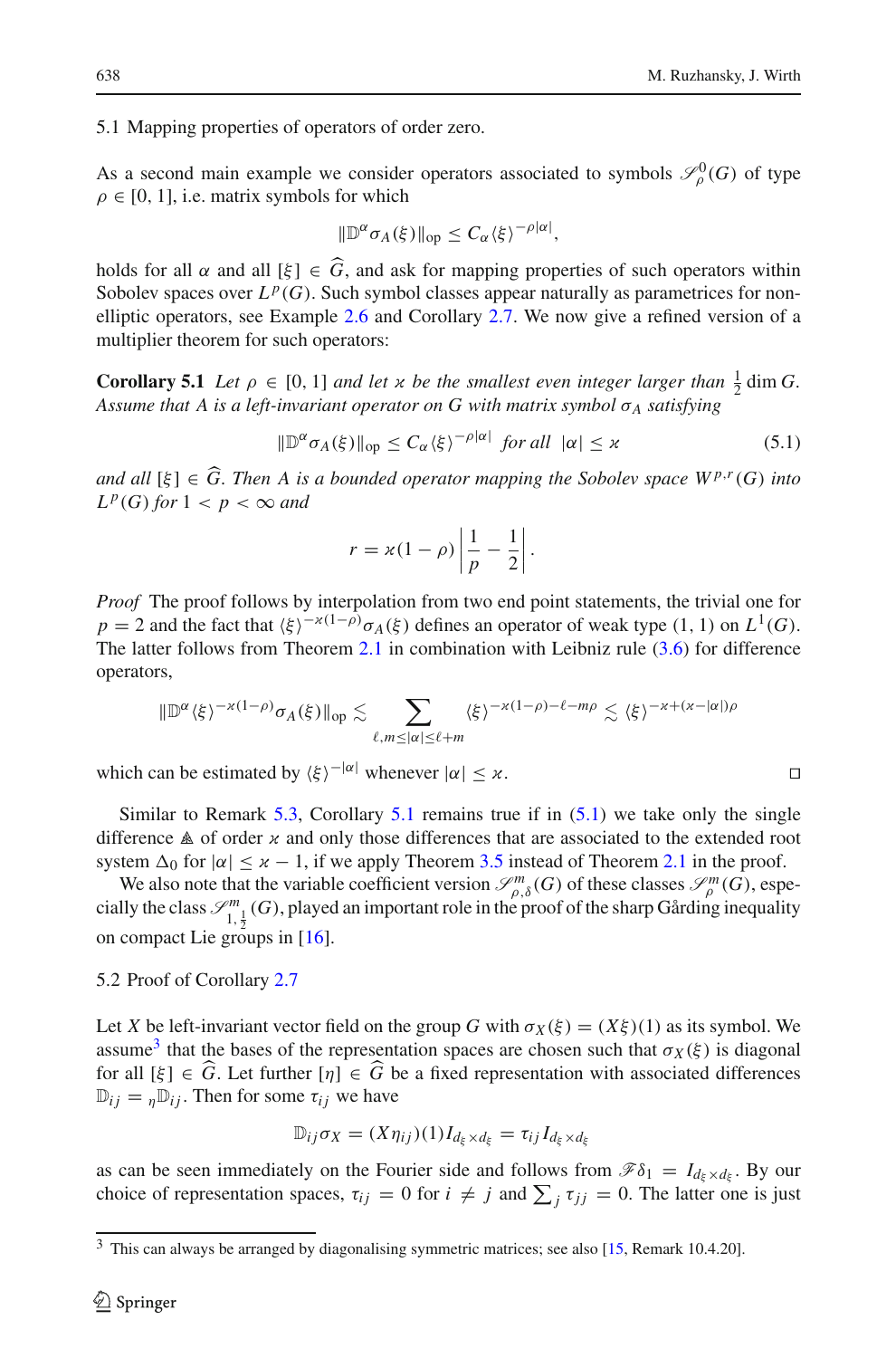another formulation of the fact that the derivatives of the character  $\chi_n(x) =$  trace  $\eta(x)$  vanish in the identity element 1. Now

$$
\sigma_{X+c}(\xi) = \sigma_X(\xi) + cI
$$

is invertible for all  $\xi$ , whenever  $c \notin \text{spec}(-X) \subset \text{iR}$ . For such  $c$  the Leibniz rule [\(3.5\)](#page-10-0) for<br>  $\mathbb{D}_{ij}$  implies<br>  $0 = (\mathbb{D}_{ij}\sigma_{X+c}^{-1})\sigma_{X+c} + \tau_{ij}\sigma_{X+c}^{-1} + \sum_{k=1}^{d_{\eta}} \tau_{kj}(\mathbb{D}_{ik}\sigma_{X+c}^{-1}),$  $D_{ij}$  implies

$$
0 = (\mathbb{D}_{ij}\sigma_{X+c}^{-1})\sigma_{X+c} + \tau_{ij}\sigma_{X+c}^{-1} + \sum_{k=1}^{d_{\eta}} \tau_{kj}(\mathbb{D}_{ik}\sigma_{X+c}^{-1}),
$$

so that

$$
\mathbb{D}_{ij}\sigma_{X+c}^{-1}=0
$$

for  $i \neq j$  and  $c + \tau_{ii} \notin \text{spec}(-X)$ , and

$$
\mathbb{D}_{ij}\sigma_{X+c}^{-1} = 0
$$
  
\n $i \neq j$  and  $c + \tau_{jj} \notin \text{spec}(-X)$ , and  
\n
$$
\mathbb{D}_{jj}\sigma_{X+c}^{-1} = -\tau_{jj}\sigma_{X+c}^{-1}(\sigma_{X+c+\tau_{jj}})^{-1} = -\tau_{jj}(\sigma_X + cI)^{-1}(\sigma_X + (c + \tau_{jj})I)^{-1}.
$$

Using this recursion formula we see that  $\sigma_{X+c}^{-1} \in \mathcal{S}_0^0(G)$  provided all appearing matrix inverses exist, which means

$$
c \notin \text{spec}(-X) - i\mathbb{N}[\tau_{11}, \ldots, \tau_{ll}],
$$

where the latter stands for the set of all linear combinations of  $\tau_{11},\ldots,\tau_{ll}$  with integer coefficients. Outside this exceptional set of parameters by Corollary [5.1](#page-17-0) we conclude the  $L^p$ -estimate

$$
||f||_{L^p(G)} \le C_p ||(X+c)f||_{W^{p,\times \left|\frac{1}{p}-\frac{1}{2}\right|}(G)}
$$

for all  $1 < p < \infty$ .

<span id="page-18-0"></span>5.3 Non-invariant pseudo-differential operators

The result for multipliers implies the  $L^p$ -boundedness for non-invariant operators if we assume sufficient regularity of the symbol. Again, such a result is an extension of the *L <sup>p</sup>*boundedness of pseudo-differential operators.

Let *A* :  $C^{\infty}(G) \to \mathcal{D}'(G)$  be a linear continuous operator (not necessarily invariant).<br>
Ilowing [15], we define its matrix symbol<br>  $\sigma_A : G \times \widehat{G} \to \bigcup C^{d_{\xi} \times d_{\xi}}$ Following  $[15]$ , we define its matrix symbol

$$
\sigma_A:G\times \widehat{G}\to \bigcup_{[\xi]\in \widehat{G}}\mathbb{C}^{d_{\xi}\times d_{\xi}}
$$

so that for each  $(x, [\xi]) \in G \times \widehat{G}$ , the matrix  $\sigma_A(x, \xi) \in \mathbb{C}^{d_{\xi} \times d_{\xi}}$  is given by

$$
\sigma_A(x,\xi) = \xi(x)^*(A\xi)(x).
$$

In particular, for the left-invariant operators we have  $(2.5)$ . Consequently, it was shown in [\[15\]](#page-20-8) that such symbols are well-defined on  $G \times G$  and that the operator *A* can be quantised as *A* $\phi(x) = \sum_{k=1}^{n} d_k \operatorname{trace}(\xi(x)) \sigma_A(x, \xi) \widehat{\phi}(\xi)$ .<br> *A* $\phi(x) = \sum_{k=1}^{n} d_k \operatorname{trace}(\xi(x)) \sigma_A(x, \xi) \widehat{\phi}(\xi)$ .

$$
A\phi(x) = \sum_{\{\xi\} \in \widehat{G}} d_{\xi} \operatorname{trace}(\xi(x)\sigma_A(x,\xi)\widehat{\phi}(\xi)).
$$

We also have the relation  $(2.3)$  in this setting.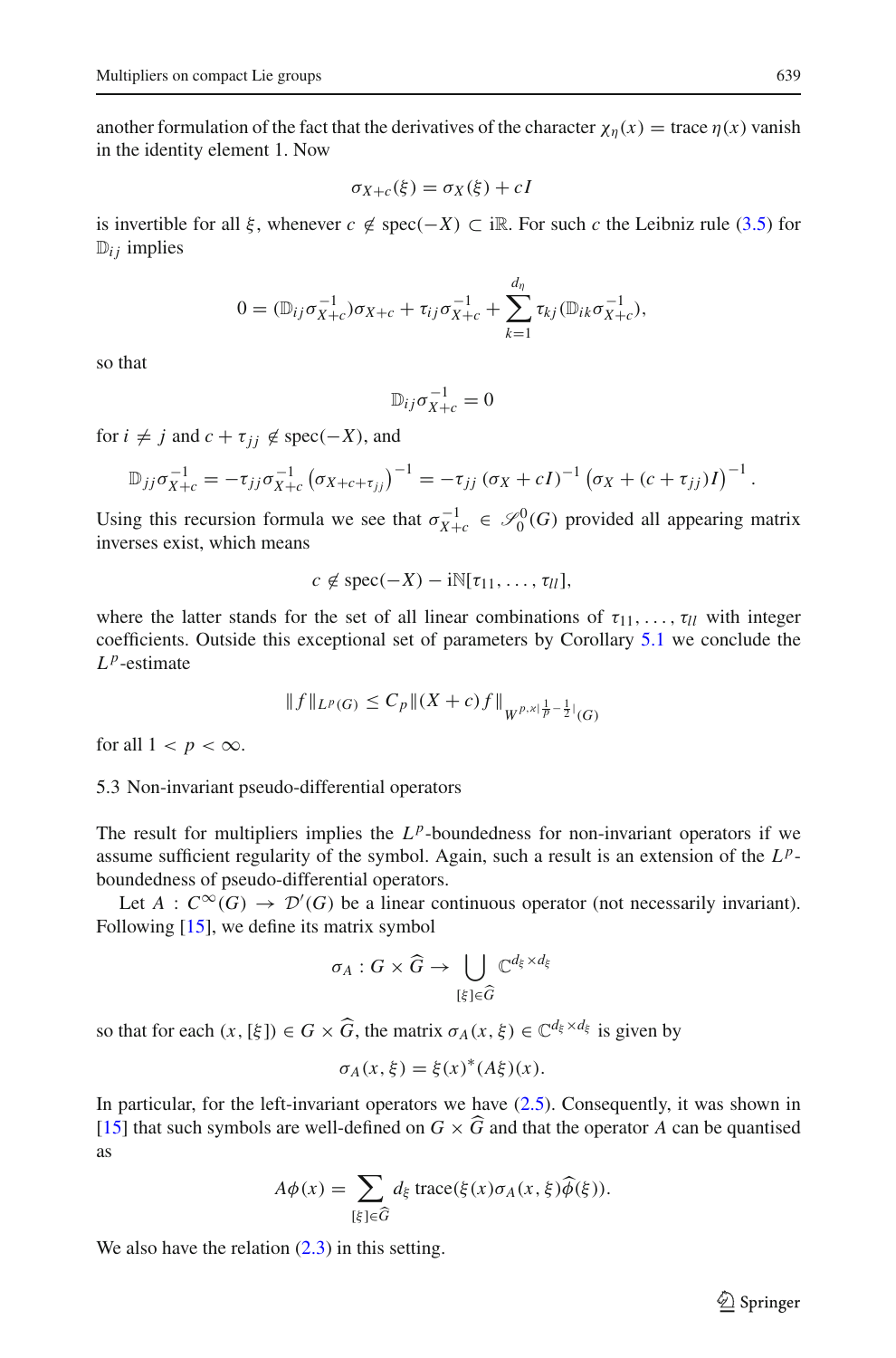Let  $\partial_{x_i}$ ,  $1 \leq j \leq n$ , be a collection of left invariant first order differential operators corresponding to some linearly independent family of the left-invariant vector fields on *G*. We denote  $\partial_x^{\beta} := \partial_{x_1}^{\beta_1} \cdots \partial_{x_n}^{\beta_n}$ . In [\[15\]](#page-20-8), and completed in [\[18\]](#page-20-9), it was shown that the Hörmander class  $\Psi^m(G)$  of pseudo-differential operators on *G* defined by localisations can be characterised in terms of the matrix symbols. In particular, we have  $A \in \Psi^m(G)$  if and only if its matrix symbol  $\sigma_A$  satisfies

$$
\|\partial_x^{\beta} \mathbb{D}^{\alpha} \sigma_A(x,\xi)\|_{\text{op}} \leq C_{\alpha,\beta} \langle \xi \rangle^{m-|\alpha|}
$$

for all multi-indices  $\alpha$ ,  $\beta$ , for all  $x \in G$  and  $[\xi] \in \widehat{G}$ . For the  $L^p$ -boundedness it is sufficient to impose such conditions up to finite orders as follows, extending Theorem [2.1](#page-4-0) to the noninvariant case:

<span id="page-19-0"></span>**Theorem 5.2** *Denote by*  $x$  *be the smallest even integer larger than*  $\frac{n}{2}$ *, n the dimension of the group G. Let*  $1 < p < \infty$  *and let*  $l > \frac{n}{p}$  *be an integer. Let*  $A: C^{\infty}(\overline{G}) \to \mathcal{D}'(G)$  *be a linear continuous operator such that its matrix symbol* σ*<sup>A</sup> satisfies*

$$
\|\partial_x^{\beta} \mathbb{D}^{\alpha} \sigma_A(x,\xi)\|_{\text{op}} \le C_{\alpha,\beta} \langle \xi \rangle^{-|\alpha|} \tag{5.2}
$$

<span id="page-19-2"></span>*for all multi-indices*  $\alpha$ ,  $\beta$  *with*  $|\alpha| \leq x$  *and*  $|\beta| \leq l$ , *for all*  $x \in G$  *and*  $[\xi] \in \widehat{G}$ . Then the *operator A is bounded on*  $L^p(G)$ *.* 

<span id="page-19-1"></span>*Remark 5.3* The modifications similar to other formulations of multiplier theorems regarding the choice of difference operators remain true in a straightforward way. For example, it is enough to impose difference conditions  $\mathbb{D}^{\alpha}$  in [\(5.2\)](#page-19-2) only with respect to the (extended) root system. Thus, in analogy with Theorem [3.5,](#page-11-0) the conclusion of Theorem [5.2](#page-19-0) remains true if we impose

$$
\|\partial_x^{\beta} \mathbb{A}^{\kappa/2} \sigma_A(x,\xi)\|_{\text{op}} \le C \langle \xi \rangle^{-\kappa}
$$

as well as [\(5.2\)](#page-19-2) only for  $\mathbb{D}^{\alpha} \in \mathscr{D}^{\alpha-1}$ , for all  $|\beta| \leq l$ . Similarly, Corollary [5.1](#page-17-0) can be extended to the general (non-invariant) case.

*Proof* Let  $Af(x) = (f * r_A(x))(x)$ , where

$$
r_A(x)(y) = R_A(x, y)
$$

denotes the right-convolution kernel of *A*. Let

$$
A_y f(x) := (f * r_A(y))(x),
$$

so that  $A_x f(x) = Af(x)$ . Then

$$
||Af||_{L^p(G)}^p = \int_G |A_x f(x)|^p dx \le \int_G \sup_{y \in G} |A_y f(x)|^p dx.
$$

By an application of the Sobolev embedding theorem we get

the Sobolev embedding theorem we get  
\n
$$
\sup_{y \in G} |A_y f(x)|^p \le C \sum_{|\alpha| \le l} \int_G |\partial_y^{\alpha} A_y f(x)|^p dy.
$$

Therefore, using the Fubini theorem to change the order of integration, we obtain

 $\mathcal{L}$  Springer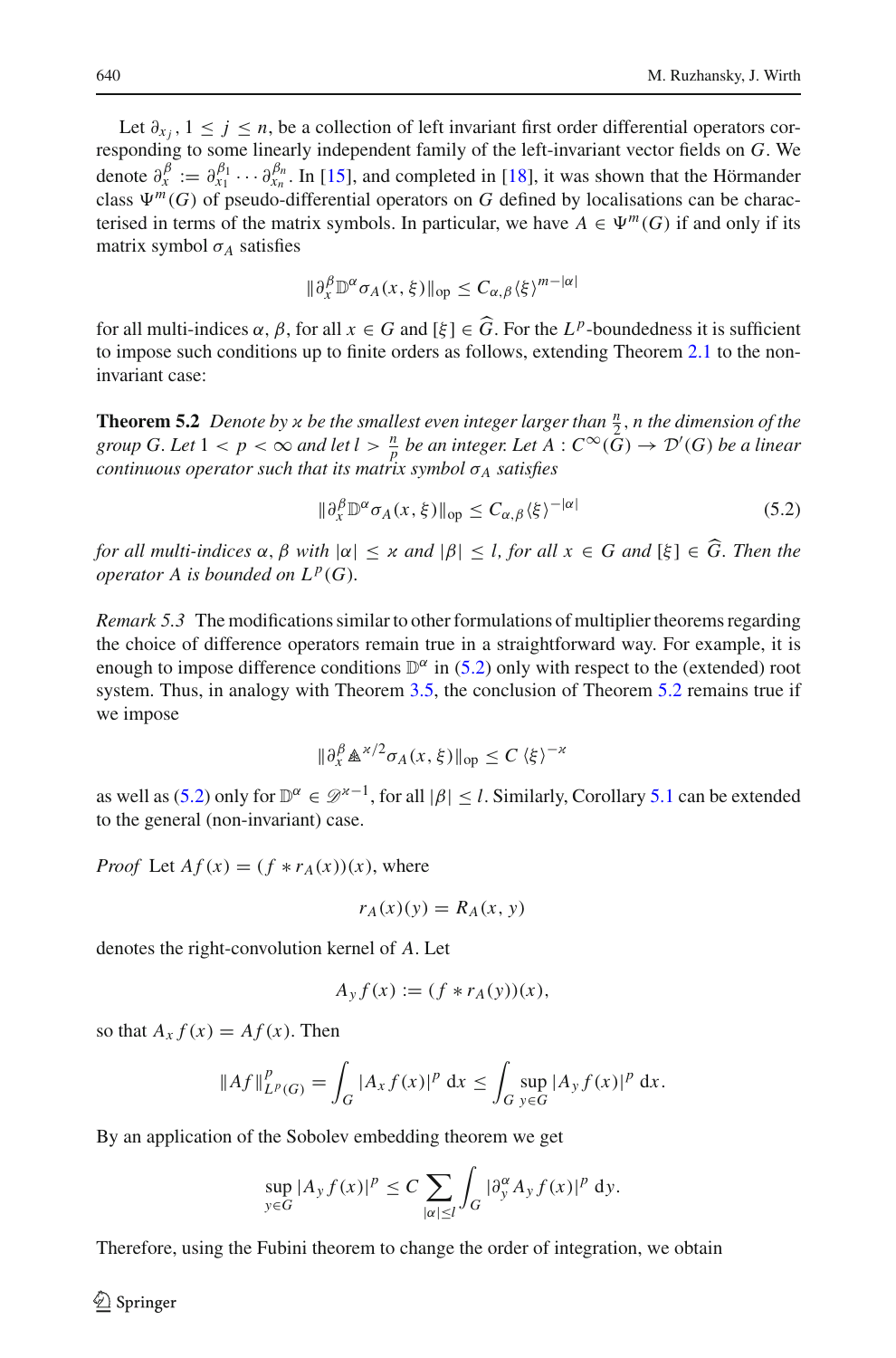compact Lie groups

\n
$$
\|Af\|_{L^p(G)}^p \leq C \sum_{|\alpha| \leq l} \int_G \int_G |\partial_y^{\alpha} A_y f(x)|^p \, \mathrm{d}x \, \mathrm{d}y
$$
\n
$$
\leq C \sum_{|\alpha| \leq l} \sup_{y \in G} \int_G |\partial_y^{\alpha} A_y f(x)|^p \, \mathrm{d}x
$$
\n
$$
= C \sum_{|\alpha| \leq l} \sup_{y \in G} \|\partial_y^{\alpha} A_y f\|_{L^p(G)}^p
$$
\n
$$
\leq C \sum_{|\alpha| \leq l} \sup_{y \in G} \|f \mapsto f * \partial_y^{\alpha} r_A(y)\|_{\mathcal{L}(L^p(G))}^p \|f\|_{L^p(G)}^p
$$
\n
$$
\leq C \|f\|_{L^p(G)}^p,
$$

where the last inequality holds due to Theorem [2.1.](#page-4-0)  $\Box$ 

**Open Access** This article is distributed under the terms of the Creative Commons Attribution License which permits any use, distribution, and reproduction in any medium, provided the original author(s) and the source are credited.

### <span id="page-20-11"></span>**References**

- 1. Akylzhanov, R., Nursultanov, E., Ruzhansky, M.: Hardy-Littlewood inequalities and Fourier multipliers on SU(2). [arXiv:1403.1731](http://arxiv.org/abs/1403.1731)
- <span id="page-20-2"></span>2. Alexopoulos, G.: Spectral multipliers on Lie groups of polynomial growth. Proc. Am. Math. Soc. **120**, 973–979 (1994)
- <span id="page-20-4"></span>3. Anker, J.-P.: *L p* Fourier multipliers on Riemannian symmetric spaces of the noncompact type. Ann. of Math. **132**, 597–628 (1990)
- <span id="page-20-5"></span>4. Coifman, R., de Guzman, M.: Singular integrals and multipliers on homogeneous spaces. Rev. Un. Mat. Argent. **25**, 137–143 (1970)
- <span id="page-20-0"></span>5. Coifman, R., Weiss, G.: Multiplier transformations of functions on SU(2) and  $\Sigma_2$ . Rev. Un. Mat. Argent. **25**, 145–166 (1970)
- <span id="page-20-6"></span>6. Coifman, R., Weiss, G.: Analyse Harmonique Non-Vommutative Sur Certains Espaces Homogenes, Lecture Notes in Mathematics, vol. 242. Springer, Berlin Heidelberg (1971)
- <span id="page-20-16"></span>7. Coifman, R., Weiss, G.: Central multiplier theorems for compact Lie groups. Bull. Am. Math. Soc. **80**, 124–126 (1973)
- <span id="page-20-1"></span>8. Cowling, M.: Harmonic analysis on semigroups. Ann. Math. **117**, 267–283 (1983)
- 9. Cowling, M., Sikora, A.: A spectral multiplier theorem for a sublaplacian on SU(2). Math. Z. **238**, 1–36 (2001)
- <span id="page-20-15"></span><span id="page-20-3"></span>10. Fegan, H.D.: Introduction to Compact Lie Groups, Series in Pure Mathematics, vol. 13. World Scientific, Singapore (1991)
- <span id="page-20-12"></span>11. Hörmander, L.: Estimates for translation invariant operators in *L <sup>p</sup>* spaces. Acta Math. **104**, 93–140 (1960)
- <span id="page-20-10"></span>12. Nikolskii, S.M.: Approximation of functions of several variables and imbedding theorems (Russian), 2nd edn. Nauka, Moscow (1977)
- <span id="page-20-14"></span>13. Ruzhansky, M., Turunen, V.: On the Fourier analysis of operators on the torus, modern trends in pseudodifferential operators. Oper. Theory Adv. Appl. **172**, 87–105 (2007)
- <span id="page-20-13"></span>14. Ruzhansky, M., Turunen, V.: Quantization of pseudo-differential operators on the torus. J. Fourier Anal. Appl. **16**, 943–982 (2010)
- <span id="page-20-8"></span>15. Ruzhansky, M., Turunen, V.: Pseudo-Differential Operators and Symmetries. Birkhäuser, Basel (2010)
- <span id="page-20-17"></span>16. Ruzhansky, M., Turunen, V.: Sharp Gårding inequality on compact Lie groups. J. Funct. Anal. **260**, 2881–2901 (2011)
- <span id="page-20-7"></span>17. Ruzhansky, M., Turunen, V.: Global quantization of pseudo-differential operators on compact Lie groups, SU(2) and 3-sphere. Int. Math. Res. Not. (2012). Article ID rns122, 58 pp. doi[:10.1093/imrn/rns122](http://dx.doi.org/10.1093/imrn/rns122)
- <span id="page-20-9"></span>18. Ruzhansky, M., Turunen, V., Wirth, J.: Hörmander class of pseudo-differential operators on compact Lie groups and global hypoellipticity. J. Fourier Anal. Appl. **20**, 476–499 (2014)